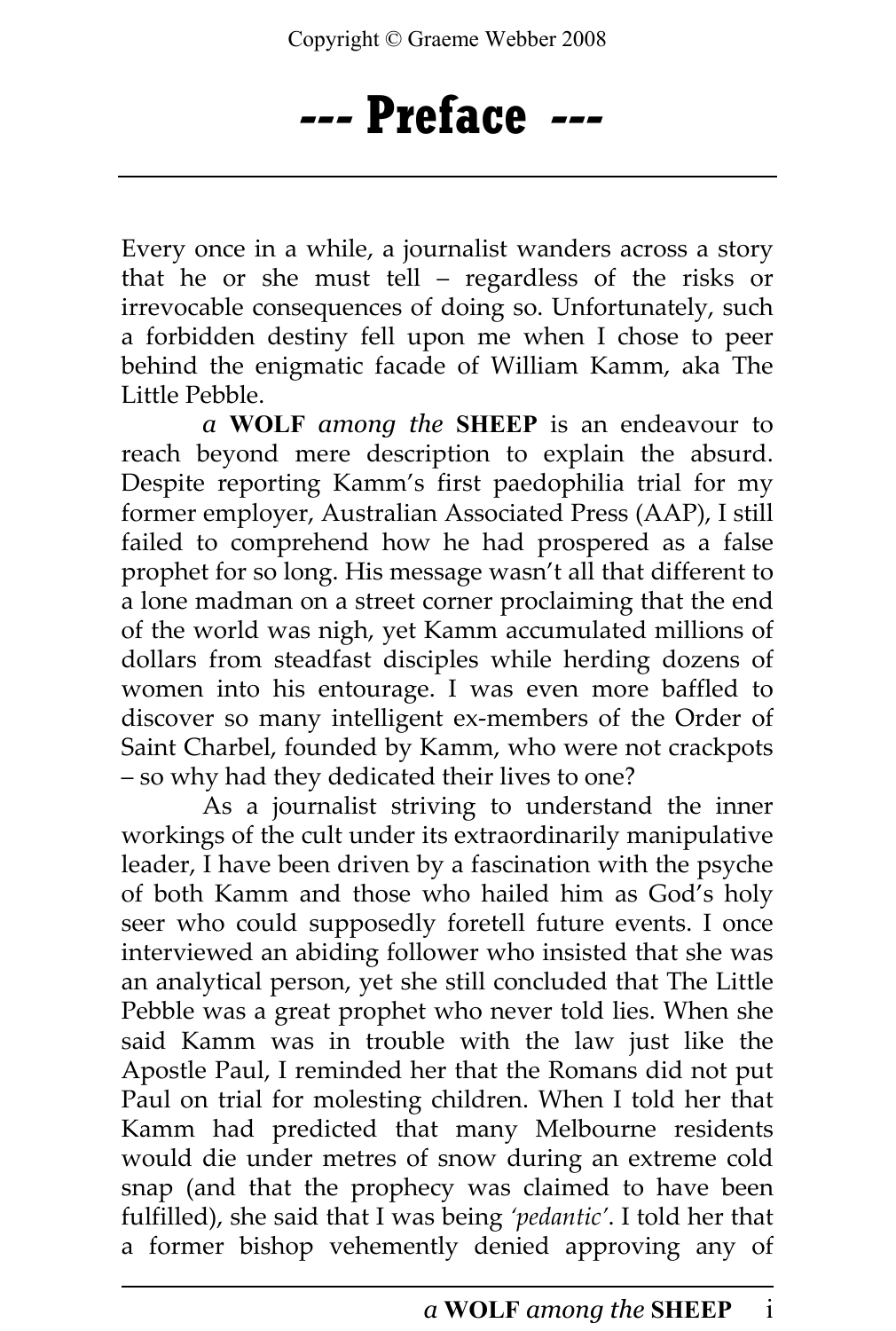Kamm's early Messages and I suggested she would be rocked by Kamm's repeated claims to the contrary, but she replied 'no, no, no, no, no, no, no, no … do I sound rocked?' Members who left the Order and railed against their former leader were just 'grumpy bums', she contended, and The Little Pebble's failed prophecies about succeeding Pope John Paul II were 'the least of my worries'.

Cults are prevalent in Australia. A federal parliamentary inquiry into religious freedom and beliefs conducted in 2000 heard that about half a million Australians were either directly involved in cults or adversely affected as friends and family members.<sup>1</sup> The secret world of a religious sect is a fascinating and timely topic, but journalists have no powers of investigation. They can not subpoena documents, demand affidavits, execute a search warrant or subject anyone to an interview. A reporter can only elicit information through the art of persuasion – or provocation.

Kamm declined to cooperate with my research, but that did not hamper access to an unbelievable quarry of highly sensitive material which peeled open his secretive innards. Sources who witnessed The Little Pebble at various stages of his burgeoning 'mission' opened up dozens of boxes of papers – some dating back more than 25 years, the rusty staples barely holding yellowed and curled pages together. This story evolved from a massive documentary foundation which includes numerous private faxes and emails, hundreds of hours of video and audio tapes as well as transcripts of Kamm's weekly talks.

One of those sermons in 1999 included a candid insight into his brainwashing technique as the faithful were derided for failing to pay full attention. Kamm said his talks were typed up so that those who didn't listen properly or weren't present 'will be able to read this over and over in the printed form, because it is necessary that it becomes absorbed and becomes a part of your automatic thinking'.

My dissection of both the Order of Saint Charbel and its leadership group has been guided by this ethical principle: chop off the head for public display, but leave the body alone. Therefore, adult 'seers' who led others to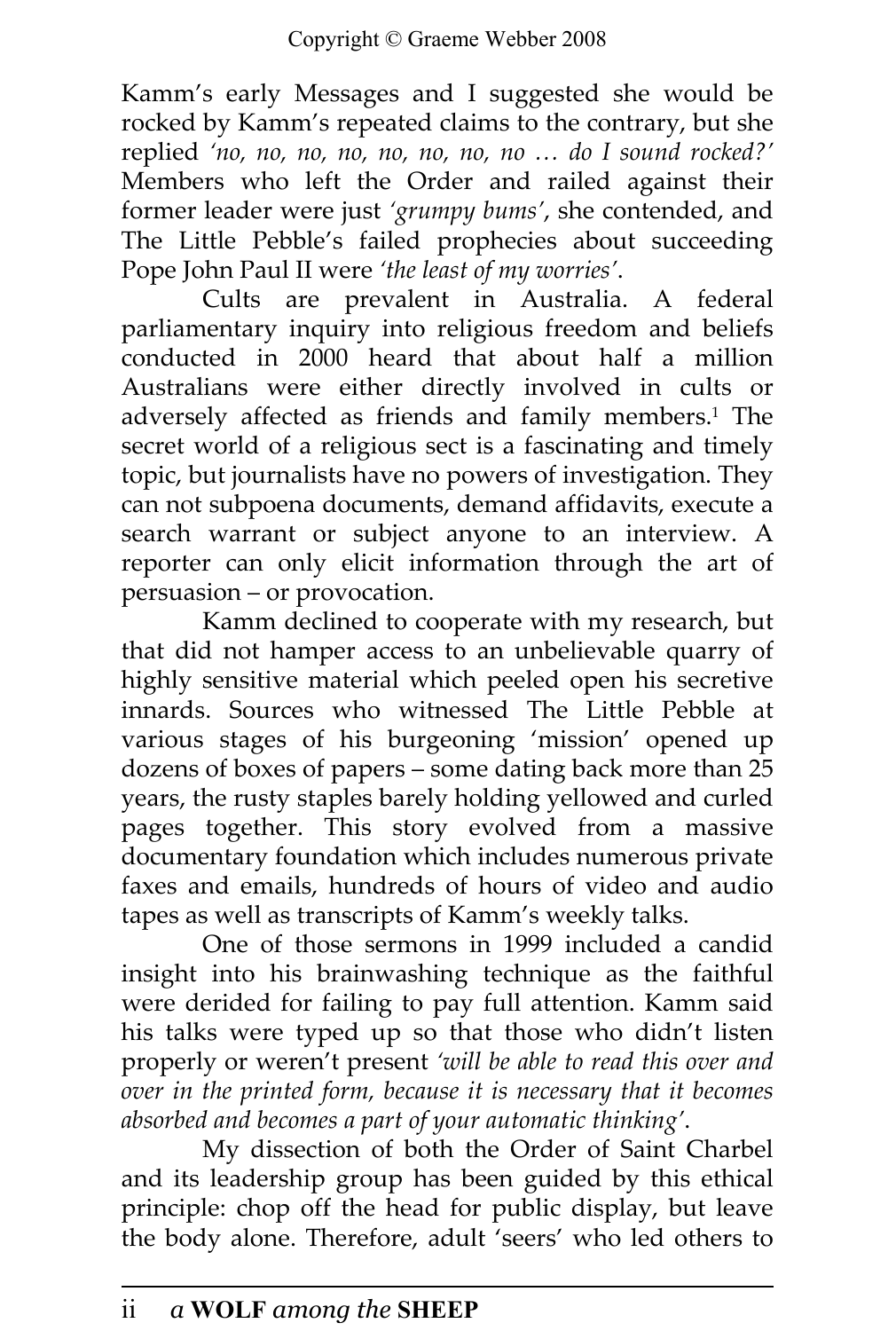believe that they were speaking with divine authority have not been afforded anonymity. Likewise, those who occupied other positions of authority in the Order (and who ought to be held to account) have also been named. The identities of some characters, however, have been legally suppressed by courts. And I have voluntarily constructed pseudonyms to protect the privacy of the Order's less influential members or I sought permission to name others. For undisclosed reasons, I have made certain exceptions to these rules – so no-one should infer that real people who have been named in this book ought to be regarded in a negative way. Indeed, I have sometimes named minor characters and written about them to the extent that it was necessary to uncover something important about Kamm and his cult.

To those who remain loyal to William Kamm, I would say: 'Don't listen to me, listen to him; pay very close attention to statements from The Little Pebble which have been directly quoted in this book and compare them to what he has done and said elsewhere'.

Graeme Webber Author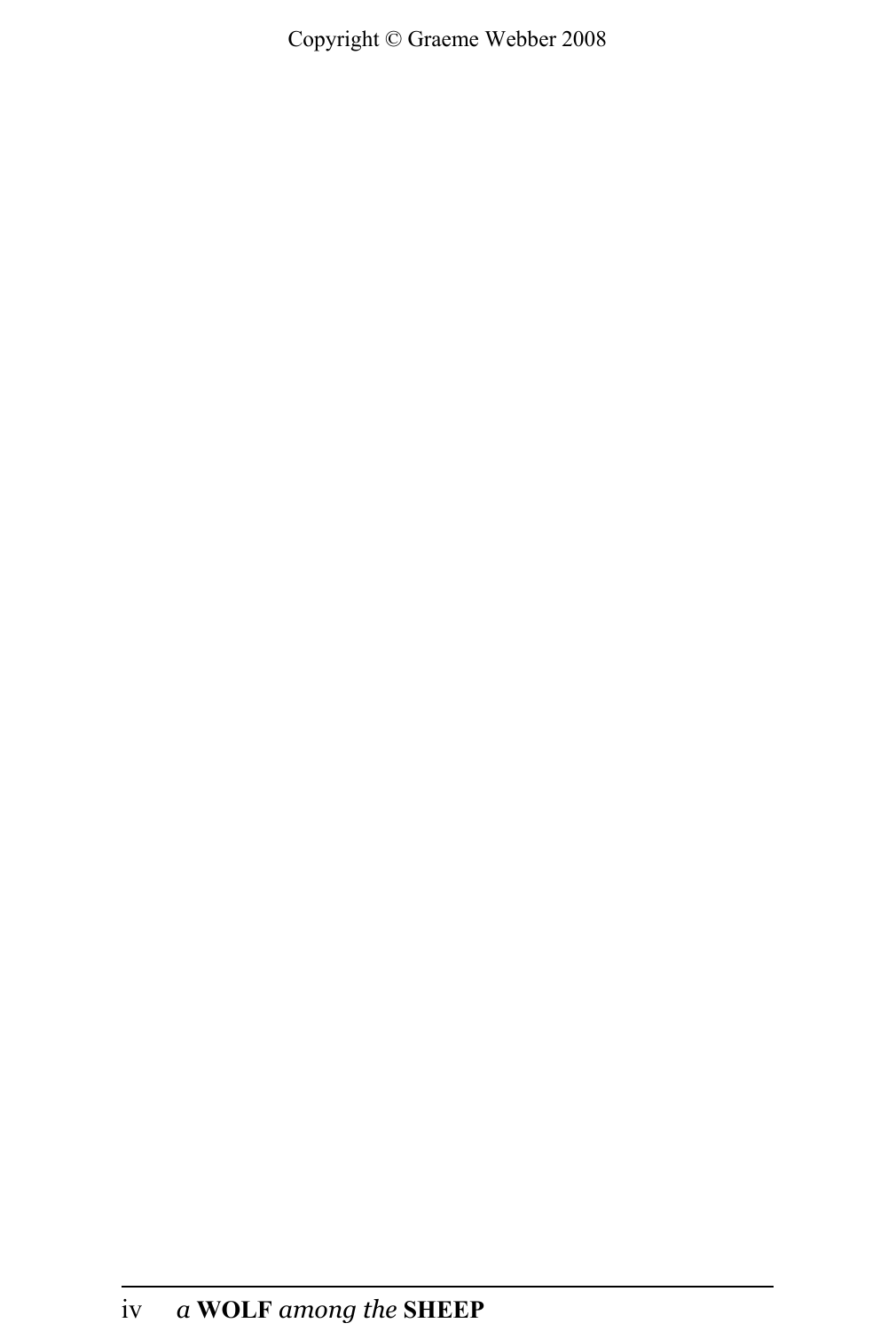## --- Author's notes ---

\* In telling this story, it has been necessary for a variety of reasons to use pseudonyms to protect the identities of a significant number of people. Accordingly, while all events involving such characters took place, I have used pseudonyms for them in various ways. Each alias is italicised in inverted commas at first reference and then continued in ordinary script. For ease of reading, pseudonyms have been substituted into quotations. All other names are real.

\*\* Some minor discrepancies have been found in Kamm's Messages and other writings when printed versions were compared to subsequent internet postings – in which case the original versions have been quoted.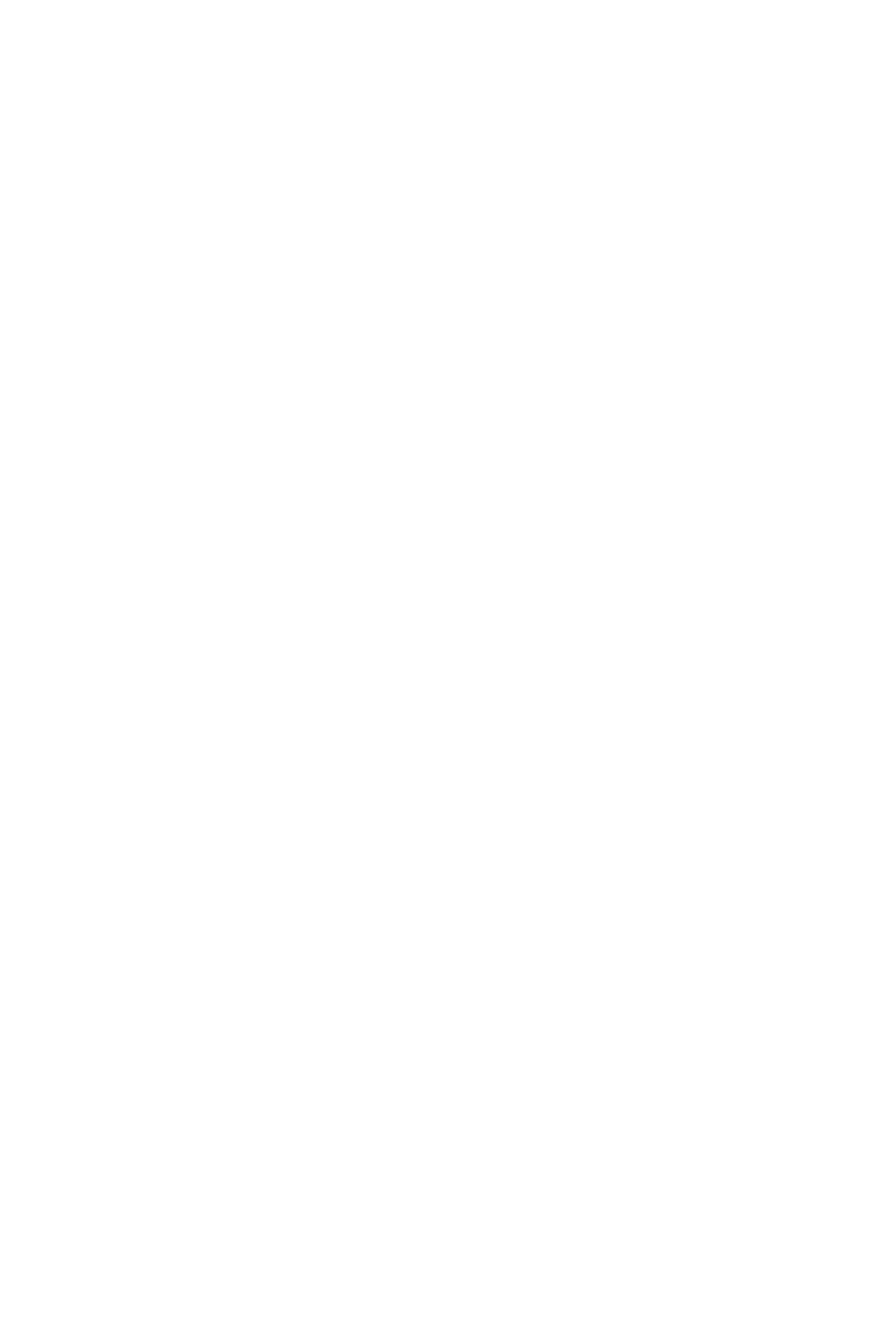## --- Chapter 1---

# The dawning of a new error

'Publicly I am always careful and once behind closed doors, the Dr Jekyll and Mr Hyde comes out.'

> The Little Pebble 27 July 1993

It's 1993 and the end of the world is nigh. The Almighty prepares to unleash a torrent of chaotic reprisals: He has cast a comet towards the earth for a fiery impact amid earthquakes and tidal waves to sweep away an ungodly, corrupt generation. The planet is about to scream and convulse with pangs of pregnancy, giving birth to a New Holy Era which will be free of tears and anguish. And a young girl, aged only fifteen, has been divinely chosen to share in the procreation of an immaculate race to repopulate the new world.

Just as Mary was called as a young virgin two millennia ago to bear a saviour, the Mother of Jesus now calls from heaven for the consecration of twelve queens and seventy-two princesses. The royal appointees are to be joined in "mystical marriages" to God's prophet on earth – William Kamm, aka The Little Pebble. The middle-aged religious leader is revered as a devout and humble man who has visions of the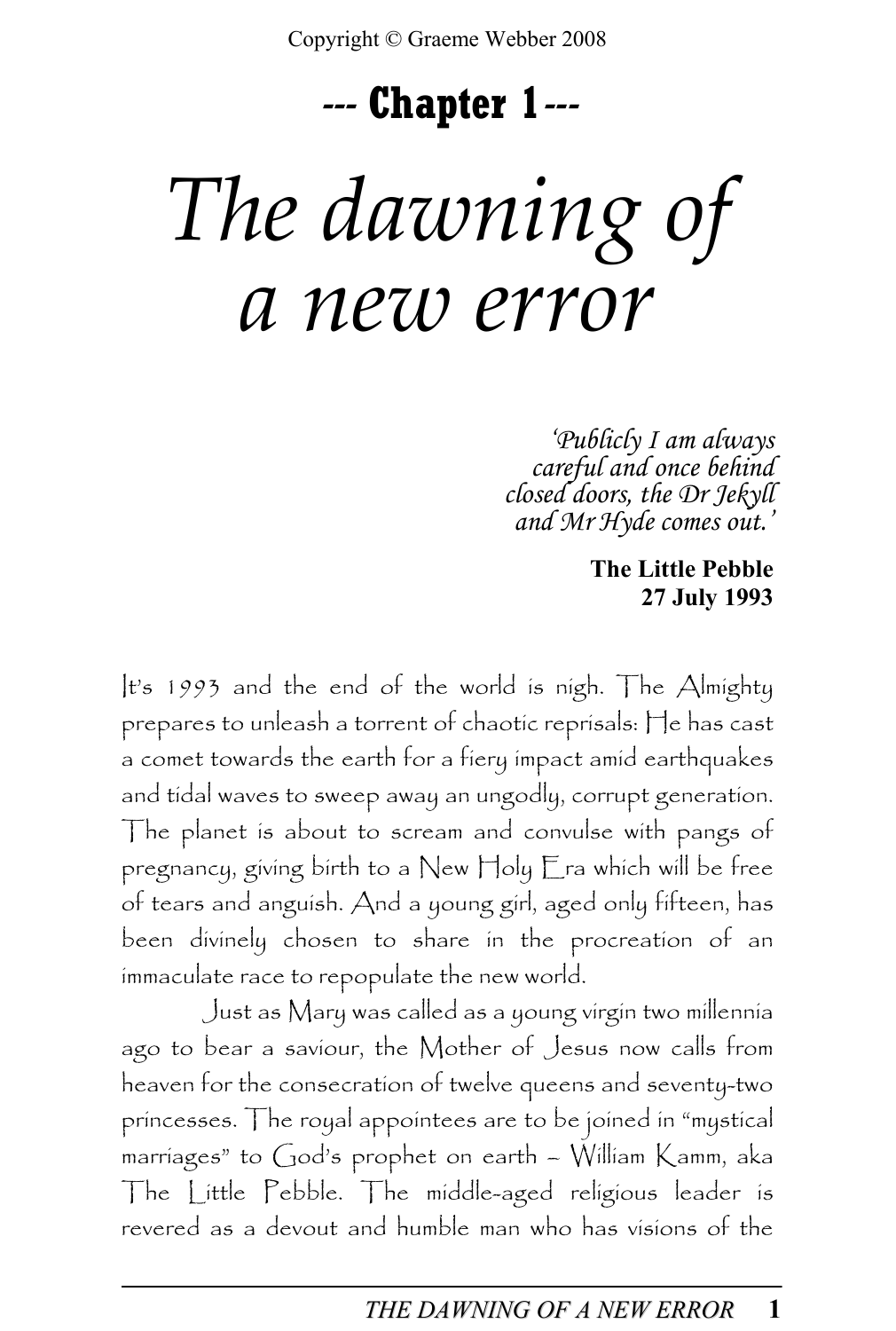Virgin Mary, relaying her heavenly Messages to many followers throughout Australia and the world. Such "locutions" are received on the thirteenth of each month, after a day of communal prayer. But The Little Pebble – who maintains that God has appointed him to serve as the last Pope before the world's final condemnation – is opposed by leaders of the very religion he claims to represent, the Roman Catholic Church.

To be numbered among the eighty-four queens and princesses is a great honour, bestowed upon a chosen few. The court of royal women is not Kamm's personal harem; he and Mary both emphasise that the union is spiritual, not sexual, and pregnancies will result from the prophet's holy embrace. Mary instructs The Little Pebble to hug and impregnate the mystical wives with his "holy shining thing" – the sacred seed of life implanted in his body to ensure the survival of mankind after Judgment Day. Euphoria ripples through the Order of Saint Charbel community, which Kamm founded at Cambewarra near Nowra on the NSW south coast, as sacred invitations are delivered to teenagers and other young women who are eager to be part of The Little Pebble's special mission.

" $K$ ylie" brims with joy when a sealed note from  $K$ amm advises that Mary has smiled on her for the role of a queen. Her parents, *"Simeon and Rosemary"*, are also thrilled at the idea of having a daughter symbolically wedded to The Little Pebble in dedication to God, just like dozens of other queens and princesses. It isn't such a foreign idea for Catholics to grasp as Rome institutionalised the idea of nuns setting themselves apart for God as Brides of Christ and Jesus had referred to the Church as his "bride". Rosemary herself had written an article for the Order's newsletter two years earlier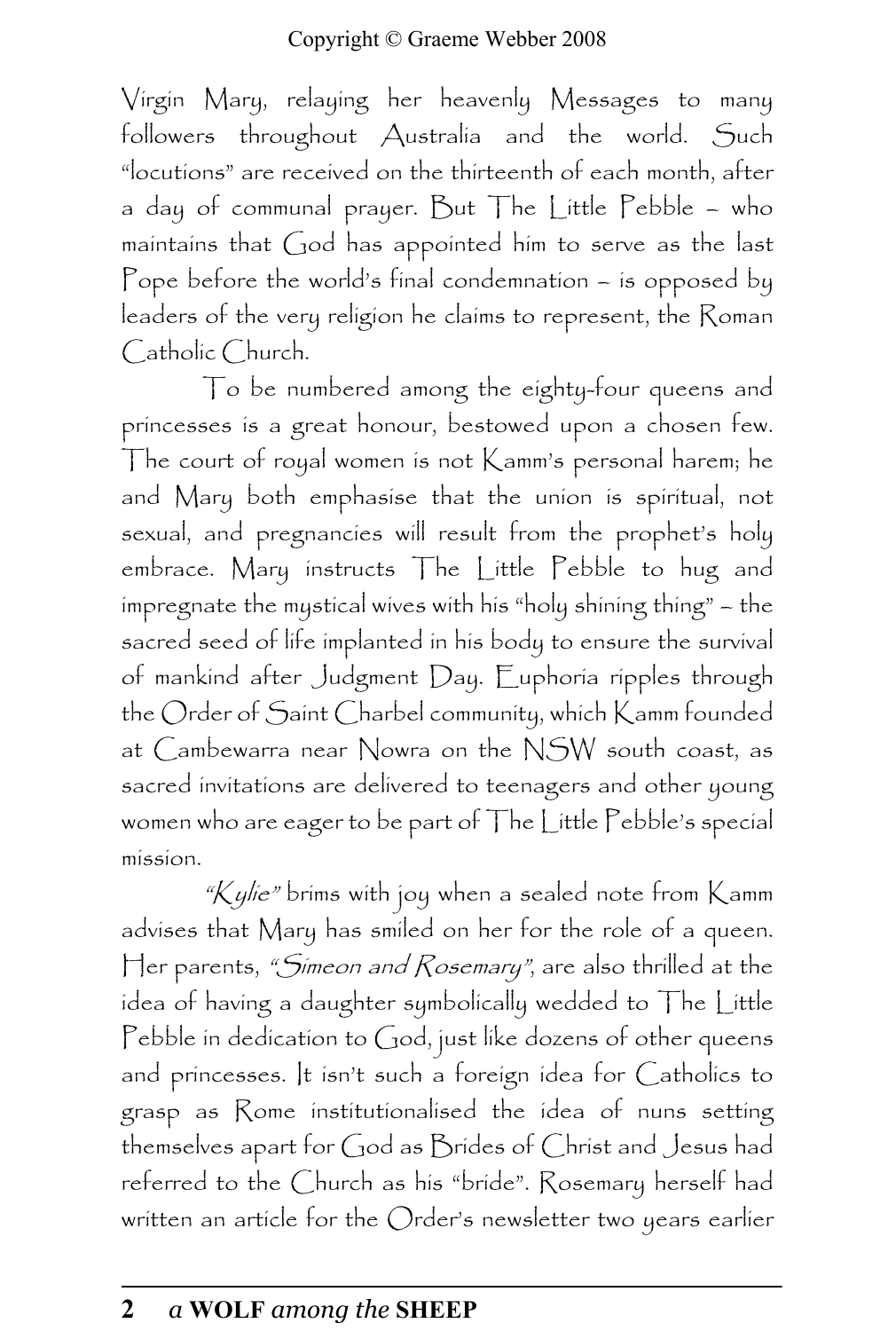about a female mystic from a bygone era who "was united to Our Lord in the Mystical Marriage on 23 October 1887". Simeon and Rosemary share the community's belief that Kamm will soon ascend the papacy as the next Vicar of Christ.

But accepting the title of queen is nothing for a girl to rush into, because she is prohibited from having her own earthly husband and must be prepared to share Kamm's attention with other wives. The seventy-two princesses are also bound to deliver children for God via the Holy Shining Thing, but at least those on the lower level are allowed to marry husbands apart from Kamm. Longing to be someone special in God's eyes, Kylie carefully considers the matter before writing a letter to Mary on 5 July 1993, advising that she will submit to the role. "Dearest heavenly Mother, I love you because I feel your love for me and my family. I wish to thank you for the graces which you have given to me, especially the most wonderful grace of being a bride of the Vicar of Christ. I accept joyfully and with all my soul this mission because I love William in a way I can not explain. I thank you for this special grace as it could be all |'d ever want or need."

There is, however, a niggling misgiving. Naturally enough for any teenaged girl, she already has a crush on someone – not a 43-year-old man but a friend, "Curtis", from her own generation. Her heart is heavy for the boy she must put aside if she is to follow her sacred destiny. So in the Elizabethan language of the King James Bible, her letter continues as she wrestles with the torment of love which must succumb to the Father's will. "I ask of you, if it be thy will, that in the future he [Curtis] may be my earthly guardian or bodyguard. I ask that when he may find his wife that I may not be jealous because I only want the best for him. Please guide me onto the right path so that  $/$  can use the next eighteen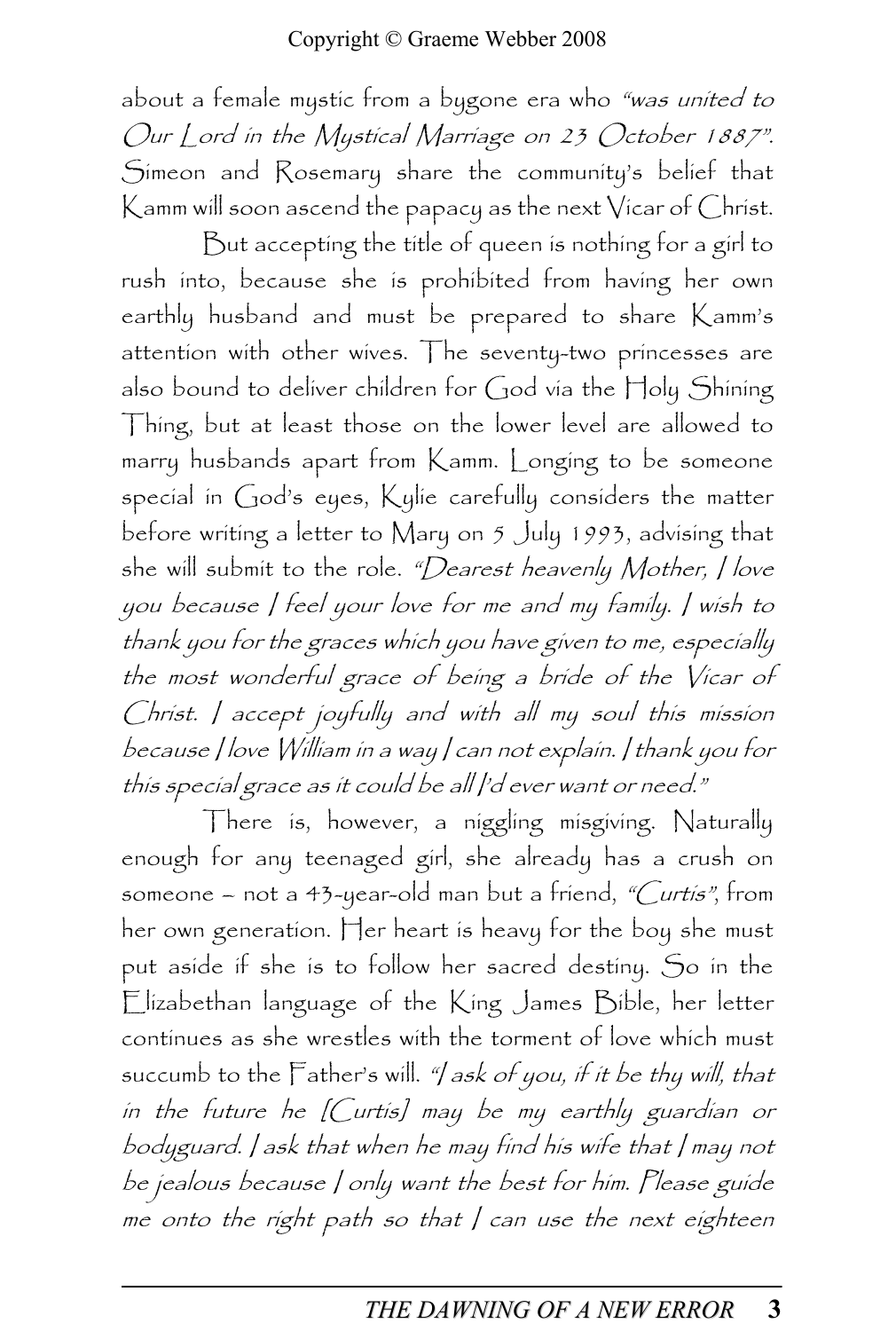#### months to two years preparing for my future role".

Such prayers are not like the supplications of parishioners elsewhere, who might wonder if their pleas evaporate into the cosmos. Order of Saint Charbel members are not left guessing how their prayers have been answered; they do not have to rely on amgibuous signs, strange coincidences, warm feelings of affirmation or other such nuances. No, the answers to their petitions are clear, specific, timely – and written down on paper. Having their own "seer" in the community means requests for divine guidance are taken directly to the Virgin Mary via personal prayer diaries. The community is led to believe that divine replies are dictated to The Little Pebble (who then scribes them out by his own hand and passes the diaries back to community members).

So Kylie writes her letter dated 5 July 1993 into her prayer diary and hands it over to Kamm. The Blessed Virgin's answer is written under Kylie's petition on 13 July: " $M_y$ beloved daughter Kylie, I am very pleased that you have accepted the graces from God. You will be very happy in your life with William, our chosen son, because your love for him is very deep as it was given to you from my divine son, Jesus. I know, dearest child, you are excited and anxious to deepen your relationship with your husband, William. However remain at peace and let each day take care of itself in the divine plan of God. Remember well that marital love will nurture with time and, in your case, all things must be done slowly and discreetly as Bettina must not become aware of the situation 'til I myself speak to her."

Bettina is Kamm's first mystical spouse, but not his lawful wife. Kamm is not yet divorced from Anne, who bore four children before he returned to his homeland, Germany, in 1991 and brought back a souvenir – an attractive, seventeen-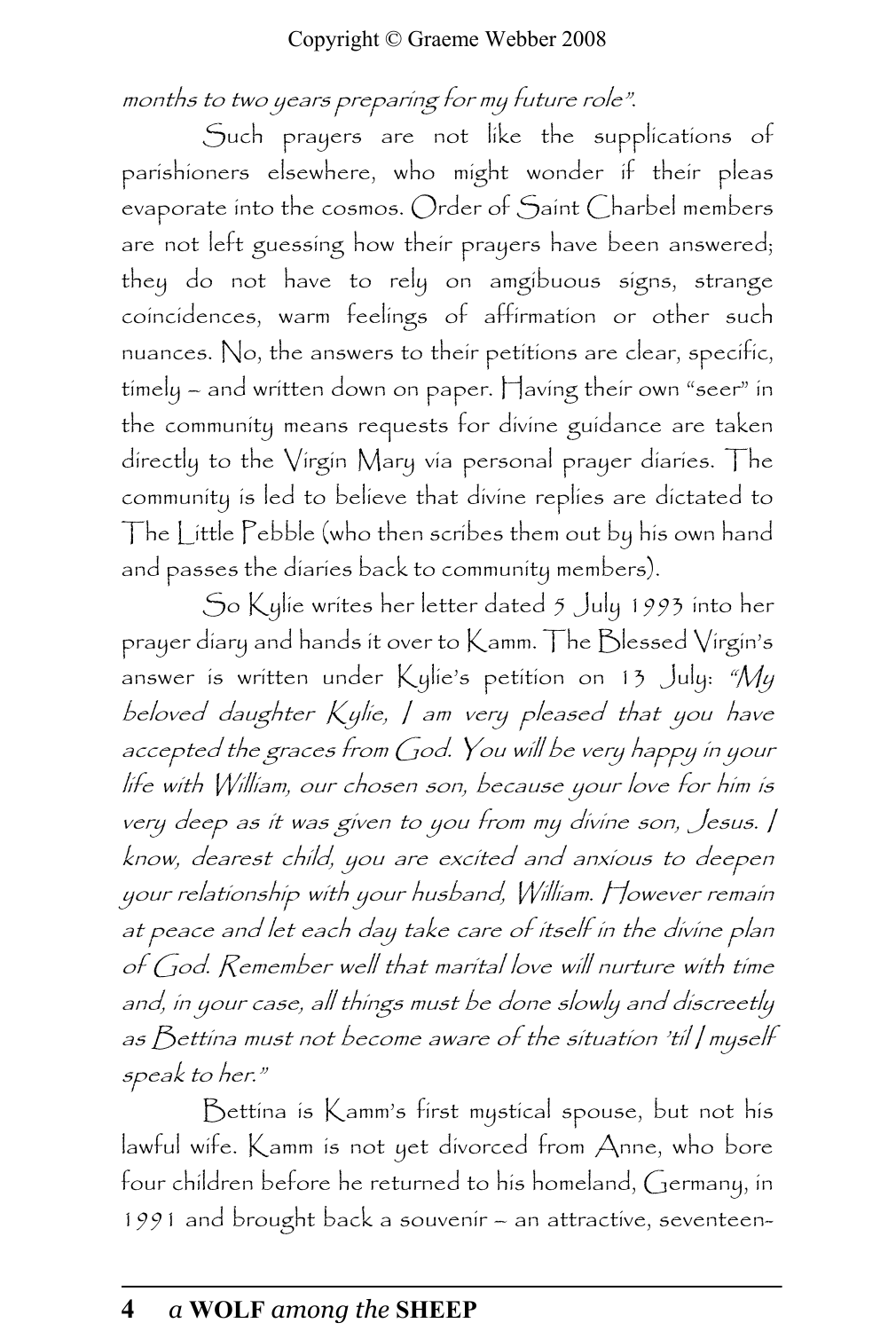year-old blonde. The Little Pebble announced that, with Mary's blessing, he and Bettina had been mystically married in Germany. Anne and her children subsequently left the Cambewarra community, as did other disgruntled members who refused to tolerate adultery. But most good folks from the Order of Saint Charbel accepted Kamm's assurances that he was merely obeying God's mysterious command to marry Bettina; further revelations that he should take more mystical wives were also warmly welcomed at Cambewarra.

Meanwhile, Mary's instructions to Kylie from the 13 July 1993 diary entry continue: "The ring that / blessed today is a sign of the covenant that God made with your husband, William, and the everlasting bond between you and him. Remember this each time a temptation comes your way. For the next few months, it will be difficult for you as you desire to have your husband near you. Be patient, child, for all must take its rightful time and place. You have permission for an intimate union with your husband at any time but remember: be discreet 'til the time of revelation. I bless you child."

\* \* \*

Mary was not the only one pleased with the girl's mystical marriage; the groom was ecstatic. Whereas Mary had waited eight days to reply to Kylie through the monthly locution, Kamm cut in with his own letter on the same day that the teenager had written to the Virgin Mary to formally accept her new mission. Not that Kamm had read her prayer request, of course – it was just that his angels had already advised him that Kylie had agreed to the coronation, he said.

Kamm was 'truely [sic] excited to think that this young girl has already said "yes"' and he explained how Kylie would forever carry the titles: Princess of the Royal House of David and The Mother of a Nation. 'You will receive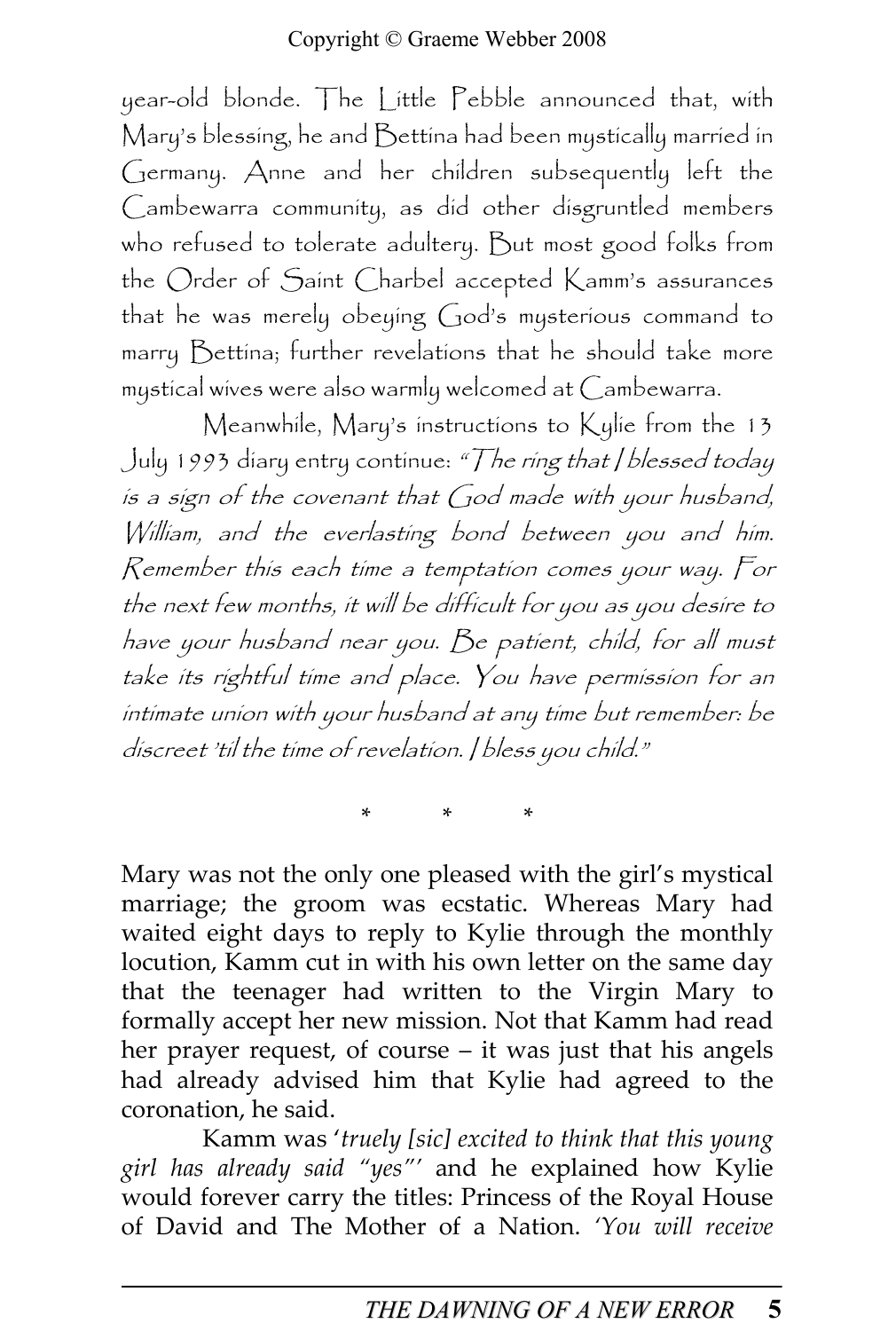seventeen children from my seed and your life will be one of holiness and happiness beyond your understanding,' Kamm wrote. 'I know, Kylie, that it is difficult to understand, and more so that I will be married to more than one wife. However it is God's holy will and I will do everything in my power to do his holy will as all of what I am revealing to you has been revealed to countless mystics around the world. This is the only way that is certain to know that it is from God.'

Kamm often referred to 'countless mystics' to confirm his own Messages. His oracles routinely foretold the world's imminent apocalyptic damnation and his new doctrine explained how a thread of hope hung from The Little Pebble and his mystical wives. Other seers carried mysterious names like: Little Grain, Golden Rod, Thornbush, Angel Rose, The White Warrior and Honeysuckle of Heaven's Dew. But they were not Kamm's equals; they were under his authority and he rebuked any that fell out of step.

The Little Pebble told Kylie that she would officially become his spouse within a few years, but they were already spiritually married because Heaven regarded them as man and wife. 'There is, however, one thing I must tell you, Kylie,' Kamm cautioned. 'Bettina is not aware about any of this and would die if she knew as she is a very jealous woman.' Kylie was allowed to show her friendship with Kamm around Bettina, 'but no deep love as Bettina would pick it up, [not] at least until Our Lady has spoken to Bettina herself; then all will be open'.

In the meantime, Kamm insisted on a clandestine liaison and the Virgin Mary also implored Kylie to act discreetly behind Bettina's back. Secrecy was embedded as a cornerstone of his illicit relationship with the child as Kamm further instructed her to 'keep my letters carefully hidden'.

Kamm had been thinking about his new 'sweetheart' a lot and suggested they should go out together during the week – after school. Even before their first date, and less than two months after Kylie's fifteenth birthday, Kamm's initial letter of 5 July canvassed the vexing issue of sex. Their relationship could go 'as deep as a married couple in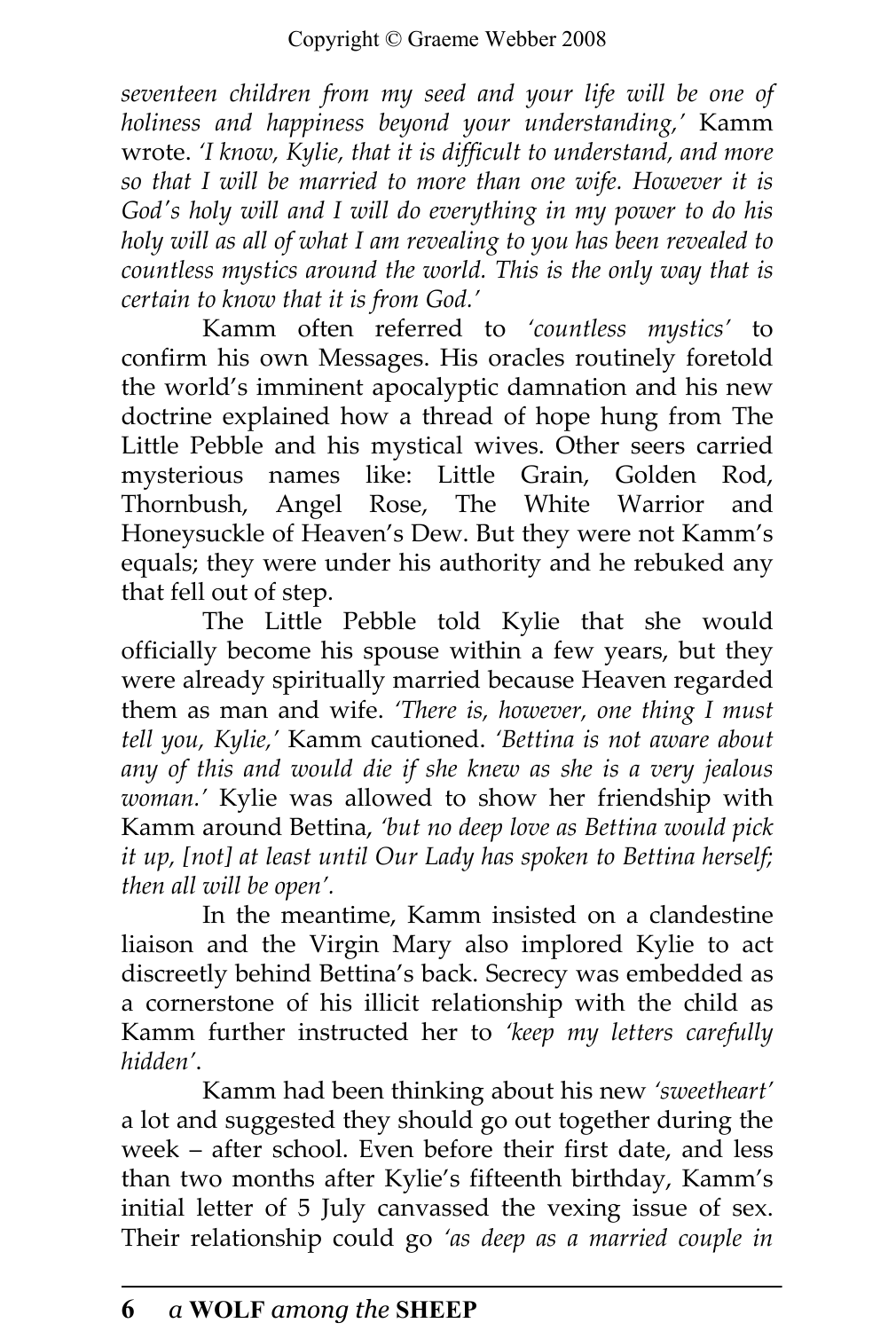every way, as by your "yes" you already belong to me and I to you'. Kamm said Kylie's first child would be conceived in a few years' time but it was up to her to decide how fast the relationship moved. 'As for how our intimate sexual relationship will be when I have so many wives, I cannot answer that yet as I have not been in such a situation,' Kamm wrote. 'I have always been a one-woman man and protecting the marriage state. Of course it is the dream of men to have many wives but, funny thing is, I have never desired this. Yet the very thing I was so protective [of], God asks me to undo – which I do with love and faithfulness.'

The Order of Saint Charbel was an openly affectionate community where kisses and hugs were not restricted to just relatives. Everyone within the community was part of God's household, so it was only natural for affections to be freely exchanged across families. Within a week of Kylie's calling, Kamm sealed their relationship with a kiss – as he confirmed in his second letter of 11 July:

> Kylie, my love, I hope I did not pressure you too much because I do not want to push you. Our first kiss was lovely but wait 'til the next one, they get deeper and better with time. Did you like it? I am sorry it was in such a hurry ... I have been thinking of you often these last days. I am truly spellbound to think such a young girl, and lovely one at that, wish[es] to be my wife when you can have any other young men, which are many, like Curtis … and others who are young and tall and good looking and have a strong faith. Yet you want me, a married man, much older than you, and short – even though of course I will be as tall as Jesus, when he comes, and young again.

And there was certainly no confusion about Kylie's age, as Kamm wrote that she might grow even taller 'as you are only fifteen'.

Little by name and stature, Kamm's height (about 150cm) was something of a personal issue which was accentuated by his rotund figure. He took great pride in his image – or at least the Jesus-look-alike body he aspired to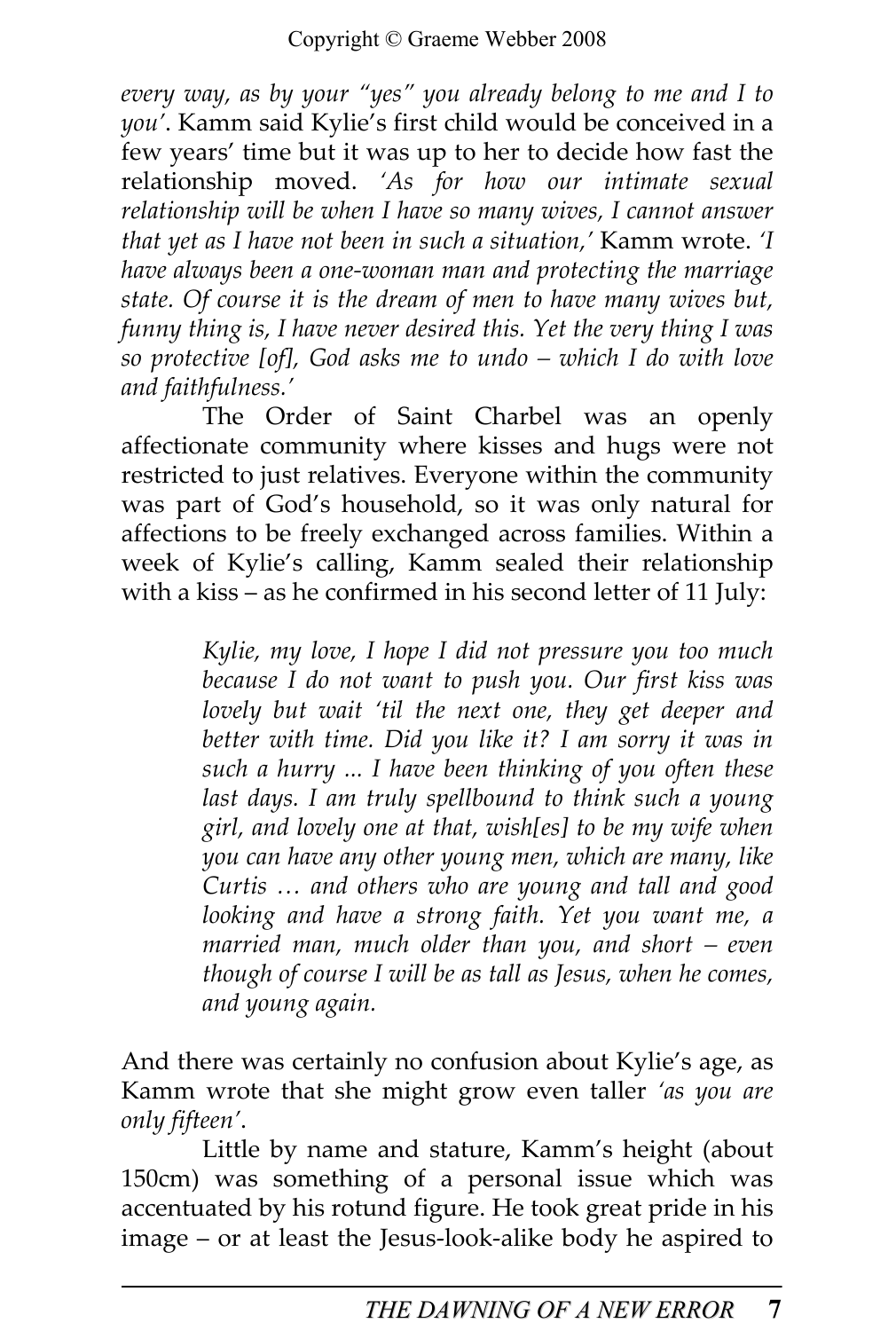inherit in the New Era – and Kylie was told he would one day be a 'big, tall, handsome man'. Dark whiskers shadowed through Kamm's pasty complexion, bushy eyebrows arked across pupil-drenched eyes and there was usually a glint of pride when his duck-bill embouchure gave way to a grin.

Quiet yet self-assured, he projected an image of piety and reverently bowed whenever an altar or statue of Mary was approached. He issued press releases to inform the wider community about his important work and some self-published articles contained photos of the bespectacled seer looking pensive – often in an enigmatic pose or gazing heavenwards, awe-struck. One of his favourite pictures was taken at the Vatican as he reached out to clasp the hand of Pope John Paul II. Other photos from The Little Pebble's public album depicted so-called miraculous lights, glowing apparitions of Mary and illuminated crosses which appeared around himself.

On the day that Kamm was to have holy communications with the Virgin Mary, 13 July 1993, he was again thinking of his new child bride. 'I am sorry to say you are stuck with me for life now. I can't wait 'til we are alone where I can show you the deepness of love through a kiss; you will need a snorkel to catch your breath. I think you are sexy too, your eyes and lips and mouth, that suckulent [sic] mouth!!'

The following day, The Little Pebble was eager that Kylie be patient about having sex and babies; there was no rush and no pressure, he assured her. 'You do not need to worry, my love, that I am going to make you pregnant early. No, I have no intentions of making you pregnant for some time yet. You probably do not know that you can have sex without making someone pregnant. Well, my little one, there are ways of making love which is [sic] safe, with using contraception or any other means. When I am alone with you, I will explain all.'

Not only was contraception a violation of the strict Catholic beliefs that Kamm purported to represent, the prohibition was clearly stated in the Order's constitution – authored by The Little Pebble himself. Yet he asked if Kylie had been thinking about them making love, because he had. Kamm told Kylie she should not fall pregnant until the end of 1994 (by which time the queen would have been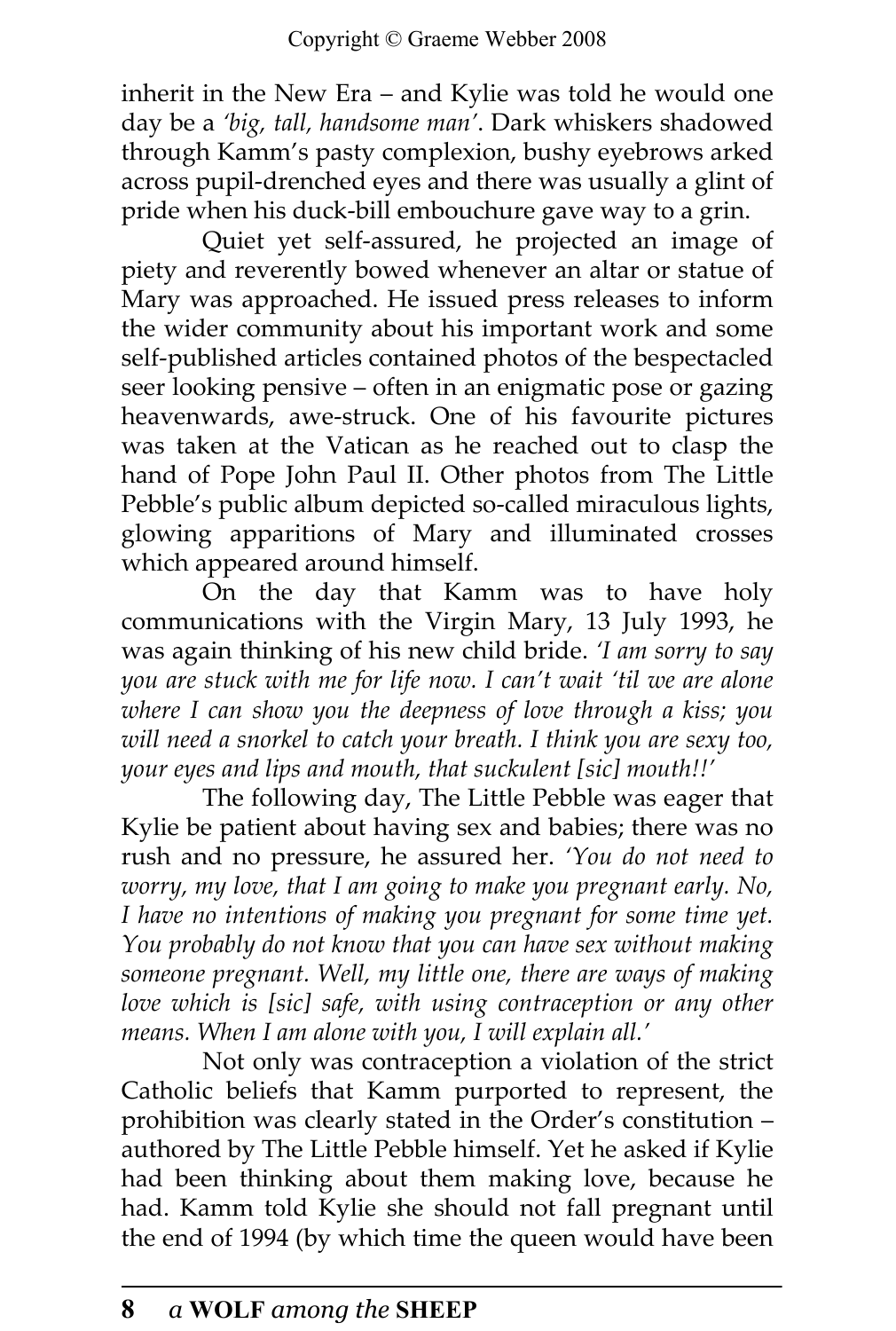sixteen and therefore above the legal age of consent). 'Of cause [sic], that does not mean we can not make love; I leave that to you, whenever you are ready'.

Kamm backed off a little in his next letter of 17 July, saying his previous note did not say he wanted to have sex with Kylie – he only wanted to know how she felt talking about it. Yet Kamm went on to say: 'Did you know you are very sexy, I am licking my lips now'.

Saint Charbel Order women followed a strict dress code, as laid out in Kamm's community rule book – skirts had to be long, tops were modest, trousers were forbidden on the sacred property and the young women usually had long, flowing hair. Men had to wear trousers – no shorts or tight clothing allowed – and Kamm reprimanded the Order's young women for any breaches, such as wearing skirts with slits that were too revealing. Yet Kamm ogled Kylie's figure when she visited his office one day, as he later confessed in a letter to her: 'you have got a great pair of legs, I was watching them as I was writing to you today'.

Kamm had little regard for Kylie's education, as he wrote in one letter: 'So you have problems consentrating [sic] on your school work, that's great. I think of you often too'. Kamm might have learnt to spell properly if he had 'consentrated' more in class himself. Two further gleeful inquiries were made about whether he was a distraction to Kylie's studies.

For a teenager with a critical mission from God, time was running out. The dawn of the New Era was never far off – it was always so, so soon. But only Mary knew when. Since Kylie was living in the last days of the world, she began to question the value of finishing school. She asked her mentor husband if it would be better to drop out and instead attend TAFE to gain some practical skills that might be more useful in the New Era. Kamm agreed. So sacrificing her education and future career options at the altar of The Little Pebble's mission, Kylie parted company with her schoolmates. She took up a catering course at Nowra TAFE and Kamm wrote another letter on 20 July 1993, asking when she attended classes so they could meet (outside the holy grounds, that is).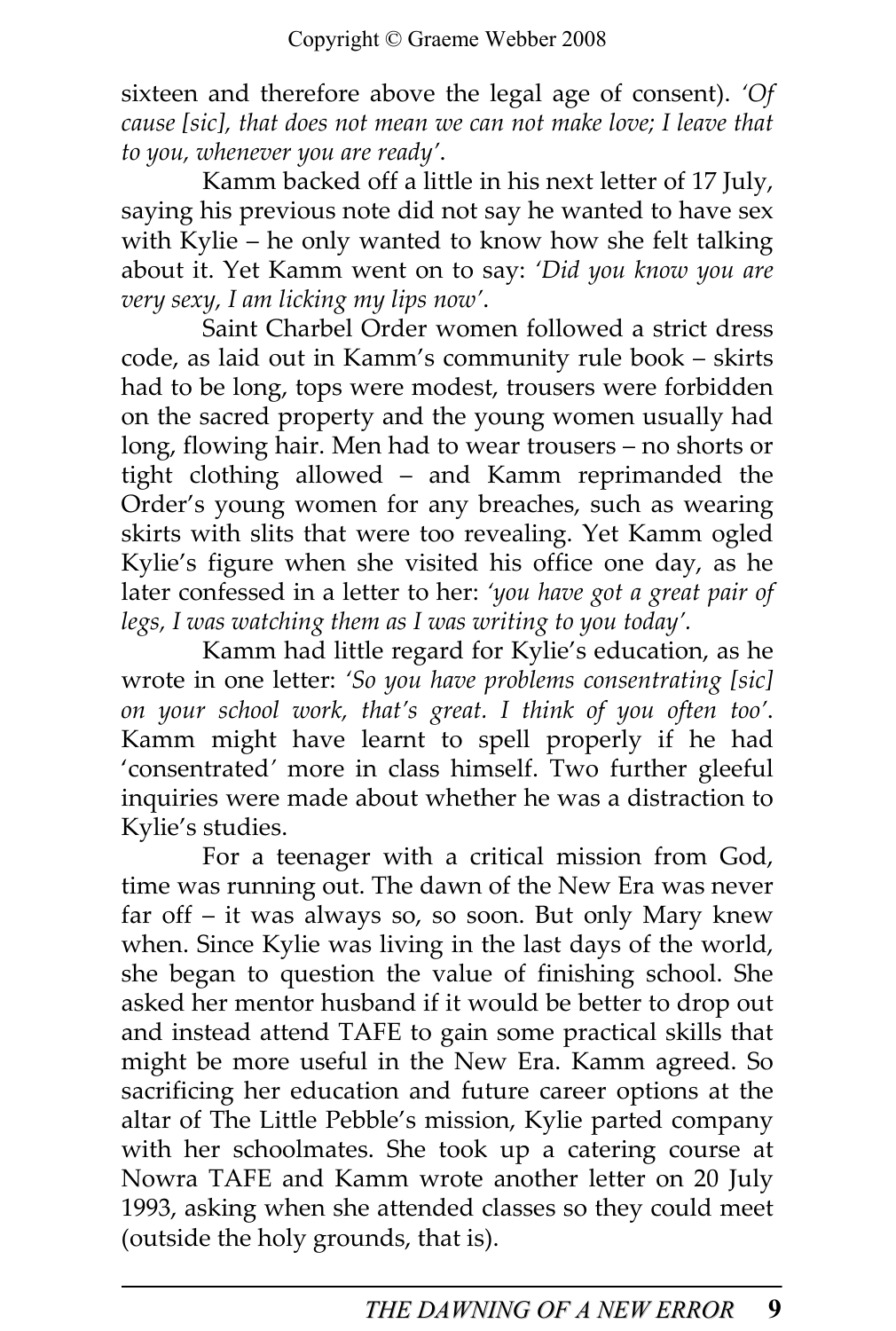Kylie wrote back to advise when she attended TAFE and in answer to Kamm's inquiries about whether she thought he was sexy for a man, she said 'yes'. It was a gushy love note, signed off: 'Lots of love, lots and lots of love and kisses, your Rapunzel, Kylie'. Kamm wrote a sex-drunk note on 21 July and another on 26 July after Kylie and some other girls had a movie night/sleep-over at Kamm and Bettina's house. 'It was unusual for me last night seeing you in that sexy nightie, I would have liked to have [had] you in my arms where I would have kissed you passionately.' The Virgin Mary's leering seer said he couldn't wait until he had the fifteen-year-old alone and then he asked if she trusted him. 'Do you ever think of us making love or kissing passionately? I do,' Kamm wrote. A day later, he was still preoccupied with Kylie's nightie: 'I hope you will be staying overnight often for it gives me a chance to get to know you and eye you off, especially to see that sexy body of yours'. His three-page letter of 27 July and two other undated notes written about the same time were all loaded with smut and sexual innuendos.

Like any love-struck bride, Kylie was craving the attention of her man and she wrote a bedtime note on 1 August as she fluttered off with the fairies to Fantasia. 'Dearest Will, I hope you're fine. I'll miss you when you go to Africa, but it won't be as bad as if I was already your wife, because then I'd probably cry my head off. I try to imagine (or dream) a lot that you're with me because it makes me feel a lot better. If I'm upset or bored or lonely, I just have to think of you for a bit and I'm cured. I try to dream a lot actually, I'm always thinking of castles in fairytale lands and fairies and gnomes and animals that talk.' Her girlish outpouring rambled on and she hoped they could see each other again soon. 'You looked very nice on Saturday, extremely cute. Anyway I really have to go to sleep. I'll probably dream of you, I love you. Lots of kisses and hugs and kicks and punches. Love Kylie.'

Earlier that day, she had written another letter to Mary and again asked for heavenly guidance about what the future held for her secret flame, Curtis. Kamm had asked in two previous letters if Kylie loved Curtis more than she let on; Mary meanwhile gave a stern warning (via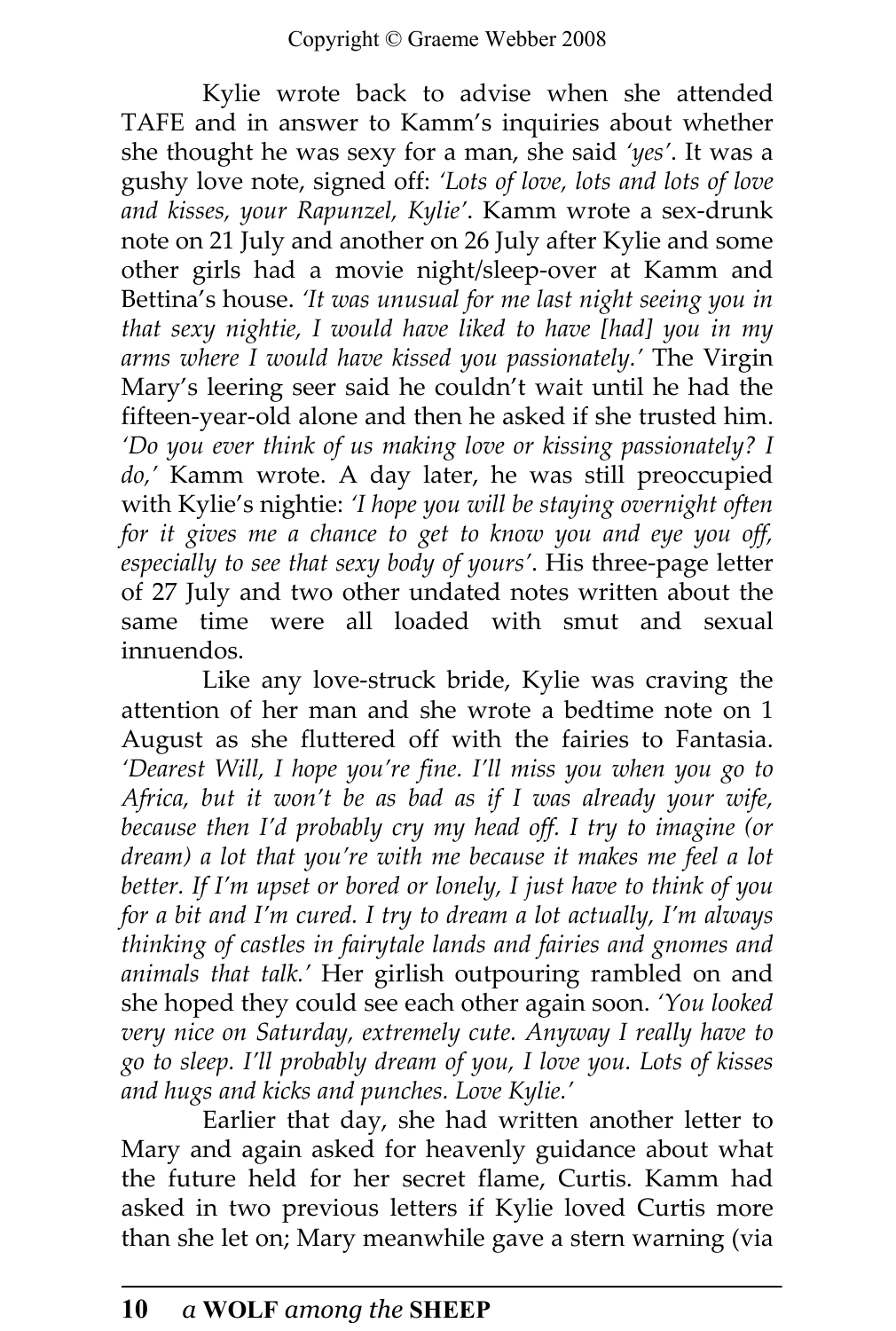the prayer diary) about the Devil's temptations and instructed Kylie to focus her love on The Little Pebble. 'My beloved daughter, Kylie, remain at peace for the Evil One is trying to tempt you now that you have found the direction in your life. Trust and pray for the Eternal Father desires that you give yourself over totally to his care and love. Many changes will be coming into your life so that you will know and understand the divine will of God. Child, your love for my son, Curtis, is a natural love because you have been together for some time. This love is important for your companionship and friendship. Curtis will be with our holy son The Little Pebble for some time until he becomes a bishop, for then he will be called to govern the flock under his care. As for yourself, you will be very deeply in love with our holy son, The Little Pebble, who will be your spouse and vicar.'

Evidently, Kamm had stepped up contact with Kylie, as he wrote on 7 August: 'I hope I didn't stir you up too much by touching your leg – you have such sexy legs'. He sent a further letter on 16 August which said: 'I hope I am not arousing you too much'. Then on 20 August, he wrote: 'I intend to arouse you some more because I wish to seduce you to love me deeply. You are very sexy and sweet.' Incidentally, the Order's puritanical Rule and Constitution posted on the internet confined sex to married couples (primarily for procreation). The rule book counselled husbands and wives 'to avoid all forms of arousal which might precipitate selfgratification as a motive for their conjugal union'. Single people were also forbidden to incite sexual desire through kissing and cuddling. Naturally, the conservative Order embraced mainstream Catholic ideals for life-long monogamy. Kamm also explained to Kylie on 25 August that it would not normally be possible for a man to focus on just one woman when there were so many wives to think of, but he had been empowered with a special grace from God to do so.

The series of letters between Kamm and his fifteenyear-old mystical bride would in later years become an integral feature of a prosecution case put to a jury. It was not unusual for The Little Pebble to be exchanging such confidential letters with minors like Kylie; sealed notes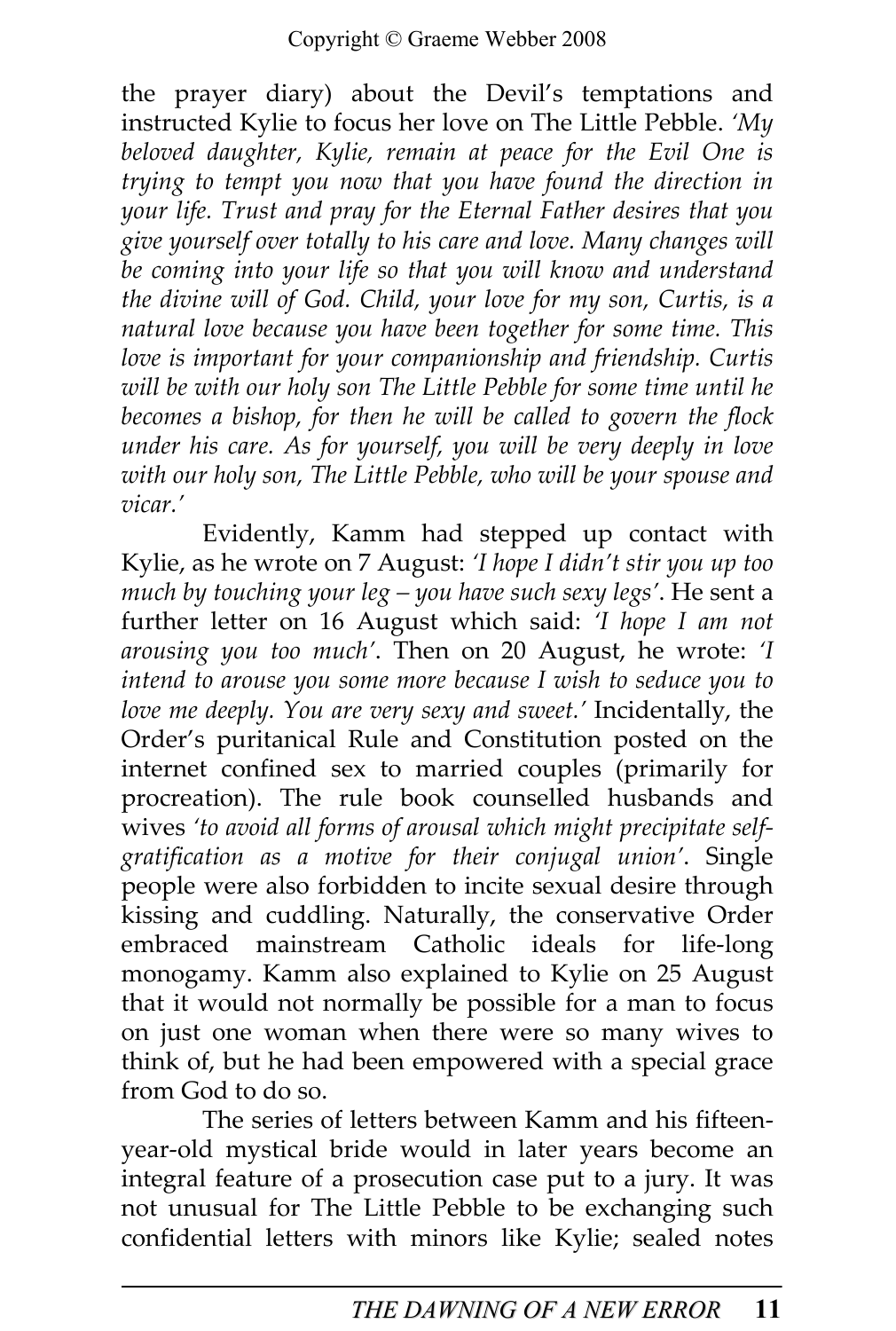were routinely passed hand-to-hand among the 180-plus residents of the Cambewarra community. There was certainly no cause for suspicion from Kylie's parents because their love and respect for Kamm dated back to 1984 when they first became aware of his group, then known as The Marian Work of Atonement. Rosemary and Simeon had been living at Katoomba, in the Blue Mountains overlooking Sydney, and they believed The Little Pebble's conservative Catholic-based community would provide a wholesome grounding for Kylie and their other children: 'Sienna', 'Aaron' and 'Stacey'.

The trail of correspondence about Simeon and Rosemary's arrival to Kamm's cult reads like the plot of a horrible movie where innocent characters are lured into a trap while viewers, with the benefit of hindsight, hopelessly urge them not to enter. Wanting to raise their children with modesty, they were comforted by a personal letter from The Little Pebble on 18 October 1988 which said it was okay for their children to go to the beach 'if it is secluded' and for them to take part in swimming at school. 'You are both doing fine with the children, proceed as you are and do not be concerned,' he counselled. Whenever Simeon's work schedule allowed, the family made a four-hour (each way) trek to Nowra to receive Mary's monthly blessings. But it was not enough and they wanted to make an even greater commitment in order to be further enriched by The Little Pebble's ministry. So Kamm suggested they have a talk about moving the whole family onto the holy grounds.

Community Council Minutes reveal how Kamm advised on 21 July 1990 that Simeon and Rosemary's family might take up residence at Cambewarra; the council heard on 27 July that they had made a formal request to join and a unanimous vote the following month welcomed the family of six to the grounds. Kamm informed Simeon and Rosemary that it would normally cost \$63,000 to set up a new module home on the property but he sold them one for \$30,000, although that did not include a land entitlement.

They took up residence in January 1991 and eagerly pursued their path to the New Holy Era. Simeon and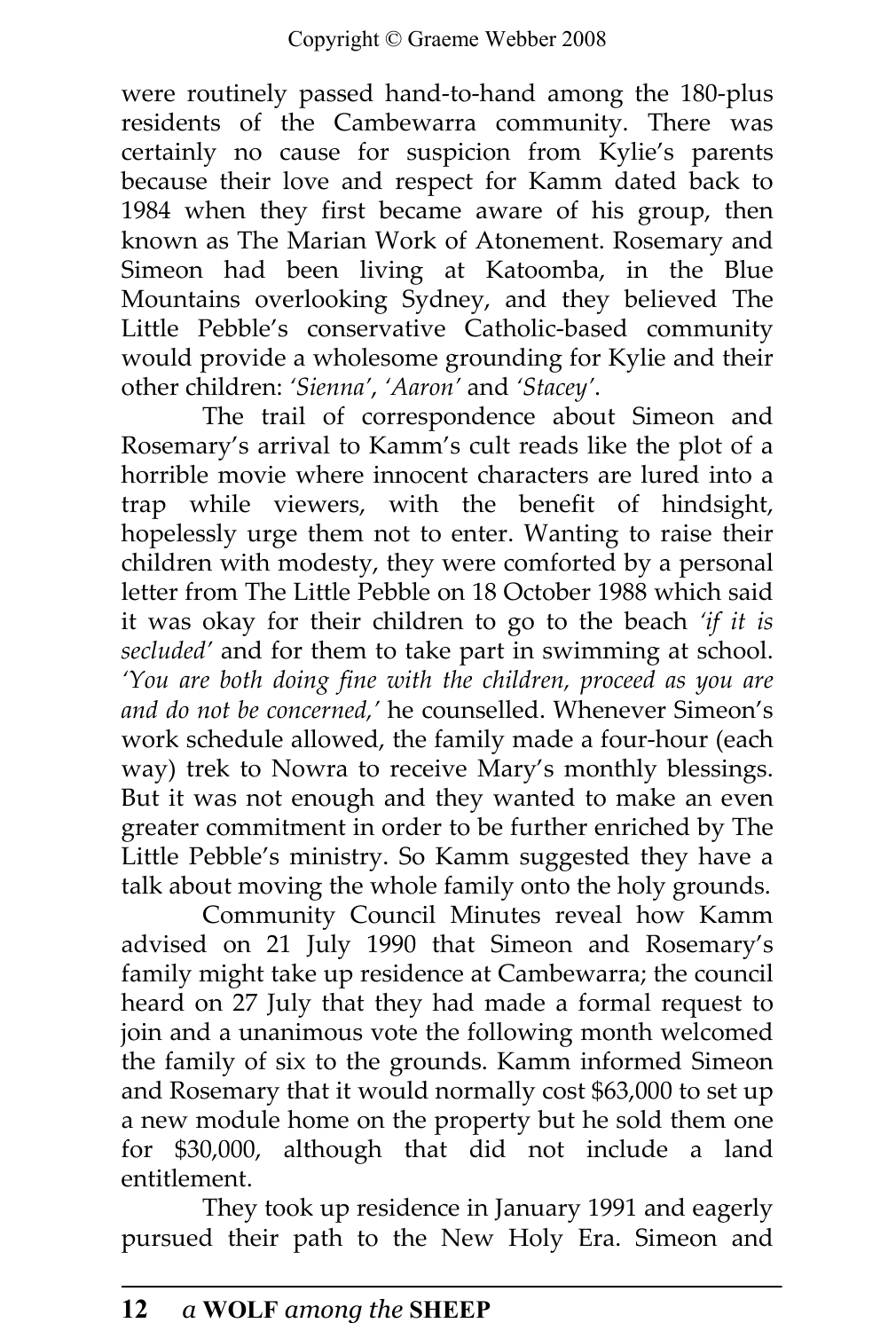Rosemary received a reassuring note from Kamm in October 1992 which said: 'Our Lady also said she loves you and promises that your children will never go astray and will remain always under her motherly mantle'. They were particularly enthusiastic about the conservative communal rules, having previously valued the strict discipline of nuns and brothers in the Catholic school system. There was no loose talk about sex in Simeon and Rosemary's household – sex was a private affair and the children were guarded against forbidden knowledge that might singe their souls. As such, their children were withdrawn from sexeducation classes at school.

The apparition days continued to be a magnetic fusion for the Order, as Mary's Messages were disseminated among Kamm's growing list of devotees throughout the world. With much prayer and ritual, the faithful would twirl their beads as the rosary was recited; the worship lasted through the morning until midday Mass. After lunch, usually about three o'clock, The Little Pebble would make contact with Mary, receiving an inspiring Message full of the gentle Mother's love and compassion. The revelation typically fell soothingly on the ears of her subjects, yet there were also warnings of the wrath and brimstone that would befall those who refused to call on God's name.

To have one daughter selected as a queen was a great honour, but Simeon and Rosemary received a double blessing when their eldest child, Sienna, was drawn into the sisterhood as a princess. They petitioned Mary about their daughters on 17 September 1993 saying: 'It was our joy to have her included in the 72 chosen daughters and we hope Heaven has many wonderful plans for her. Our family and lineage are honoured that Kylie is to become a Bride of Christ with The Little Pebble – we do not necessarily understand everything but we know he loves her and that she loves him. O Blessed Mother, you have given us so many graces and blessings over the years – how can we ever thank you?'

The reply under Mary's name spoke of a supernatural love which had been planted in Kylie for The Little Pebble before the world was made. 'As for your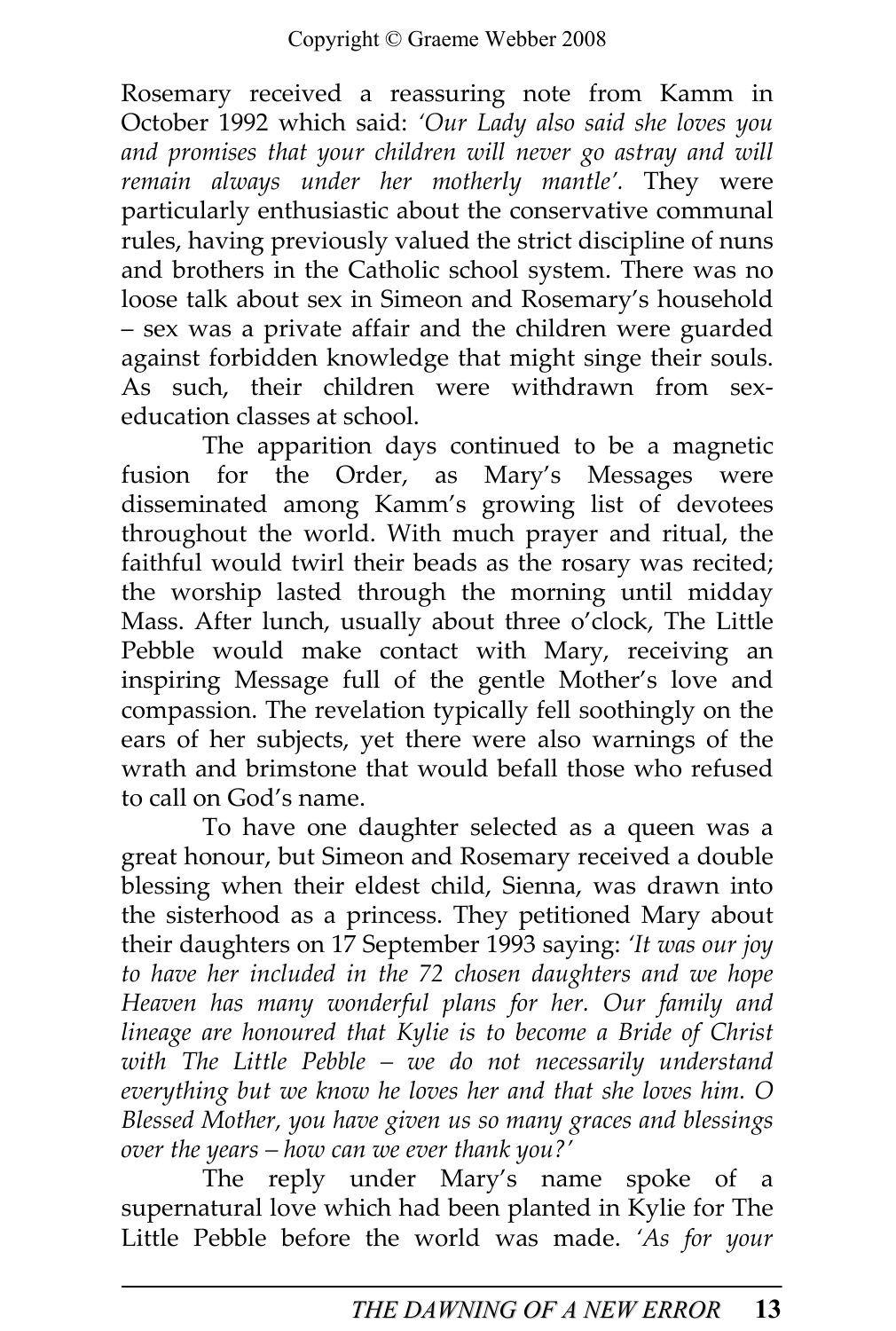daughter Kylie, she is a chosen soul who is very much in love with our holy son and future vicar, The Little Pebble. She is one of the twelve princesses [sic, 'queens'] of the New Era who will always be at the side of our child, The Little Pebble. This love that you are witnessing from your daughter was planted in her soul for our Little Son from the Eternal Father even before time began. So remain at peace, for God has many plans for your children and also for you both; for when you both enter the promised land of the New Era you will have many more children to give glory to God and much of your desires will be fulfilled.'

There were even more mystical wives living abroad and from time to time Kamm would jet off to meet other queens and princesses in Canada, the United States, Japan, Africa, New Zealand and throughout Europe. He would also call the girls together to lecture them about what the next world would be like and how they had to prepare for exceptional duties. Kylie, for example, was looking forward to nurturing children in what Kamm called the 'Kingdom of Fantasy' where she would teach and play with children in a big playground or circus. The holy angels would work with Kylie to make toys for the children and she would also be a queen of expectant mothers, to help them and their children. Kylie would fly with the angels to different kingdoms to unveil many mysteries about God and heaven, Kamm explained. Kylie marvelled at such revelations and confided to Mary in a diary entry how fascinated she was by The Little Pebble's prophesies and how the New Era 'seems really unreal'. It would be years before she realised exactly how unreal those stories were.

But Kylie liked the idea of bearing special children for God; it sounded neat. She'd even toyed around with a few baby names and came up with 'Safarielle' if her first child was a girl (Mother Mary had advised that Kylie would have three boys and the rest would be girls to continue the population spurt needed for the New Era). Kylie bounced the suggested name up to heaven through her prayer diary and Mary approved. Kamm also promised Kylie that she could transfer to the Order's sister community in Canada the following year, 1994, around July – which seemed like a good time to have a baby, she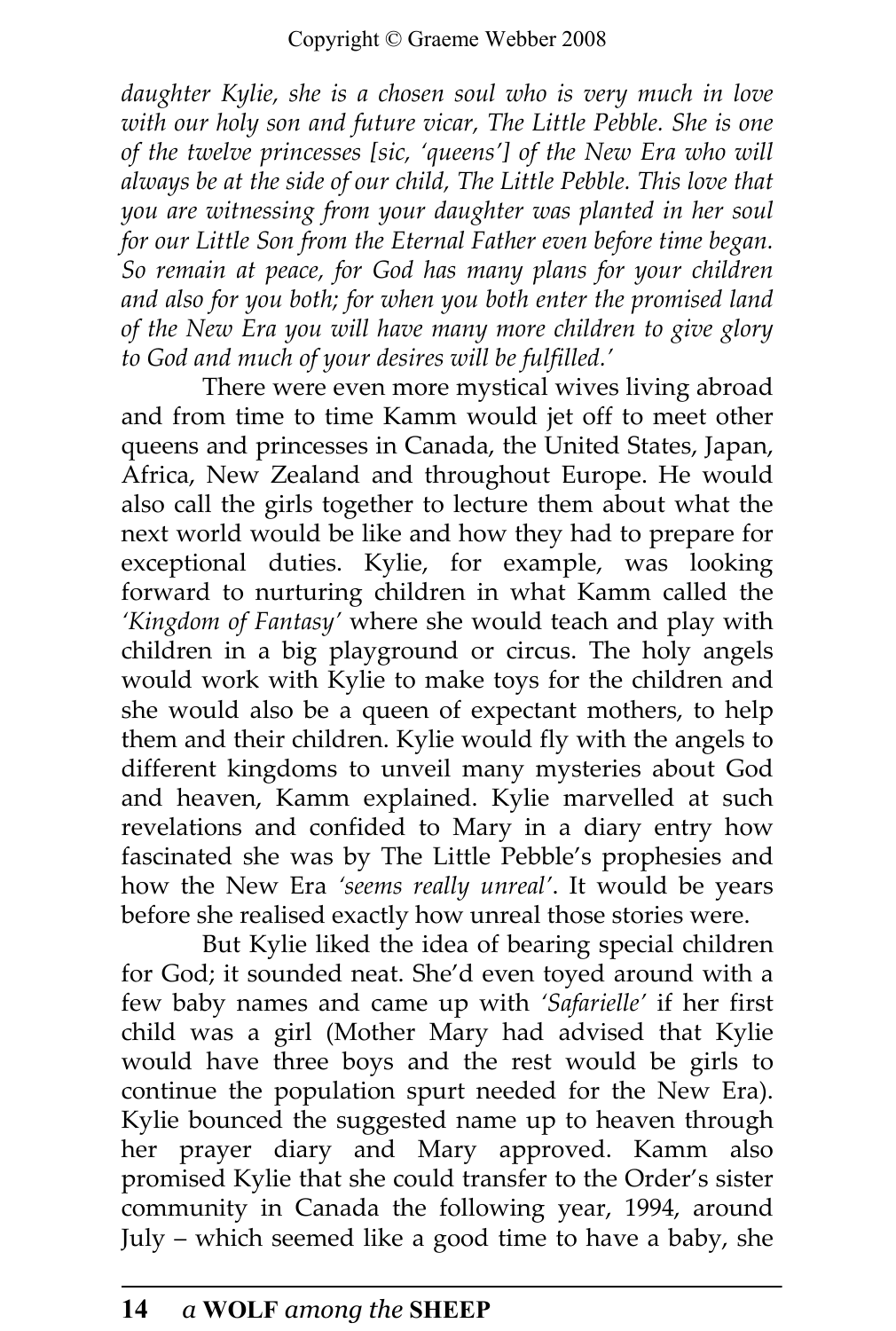thought. 'Do you think I would be able to fall pregnant in about December?' she asked Kamm in an undated letter, some time around September 1993. 'Then I could have it in Canada and my family wouldn't know. I really don't want them to, I really would prefer to have it now [rather] than later because it would be a surprise for them when I come back. I would absolutely adore it and you wouldn't have to look after it if that bothers you and nobody need know you are the father.'

But Kylie was not asking for sex; she just wanted to fall pregnant. She still believed what everyone else in the Order of Saint Charbel believed – that Kamm would father her children by imparting the Holy Shining Thing through a divine embrace. In accordance with her parents' will, Kylie remained serenely ignorant of the facts of life and the means by which women normally conceived. Her idea of 'falling pregnant' ranged somewhere between Sleeping Beauty and the deliverance of newborn babes to a cabbage patch in the beak of a stork. She knew nothing of the naked, invasive business of sexual intercourse.

Although the girl was aged under sixteen – the legal age of consent under state law in NSW – Kamm took her question as an invitation to come on strong. His epistle dated 28 September 1993 said: 'To answer your question, yes you can sleep with me any time, Heaven has already said "yes" from the moment you said "yes" to me because from that moment you were joined to me. So we can make love any time but you can not fall pregnant yet, that is all, and I know how to make love to you without you falling pregnant.' Kamm was going to Canada and the United States in November but on his return he would 'work out a plan where we can be together and make love. I think you have a sexy body and I am so glad it belongs to me.'

Kylie had approached Kamm in the prayer house and whispered that she loved him, which got him back on the topic of sex on 5 October. 'When we make love for the first time, it will be a little hard because it will be new for you but you do not have to be afraid for I will be very gentle with you. As you are a virgin, we will make love slowly until your virgina [sic] gets used to my body penetration.' He even wrote to Kylie about his attempts to have sex with another queen from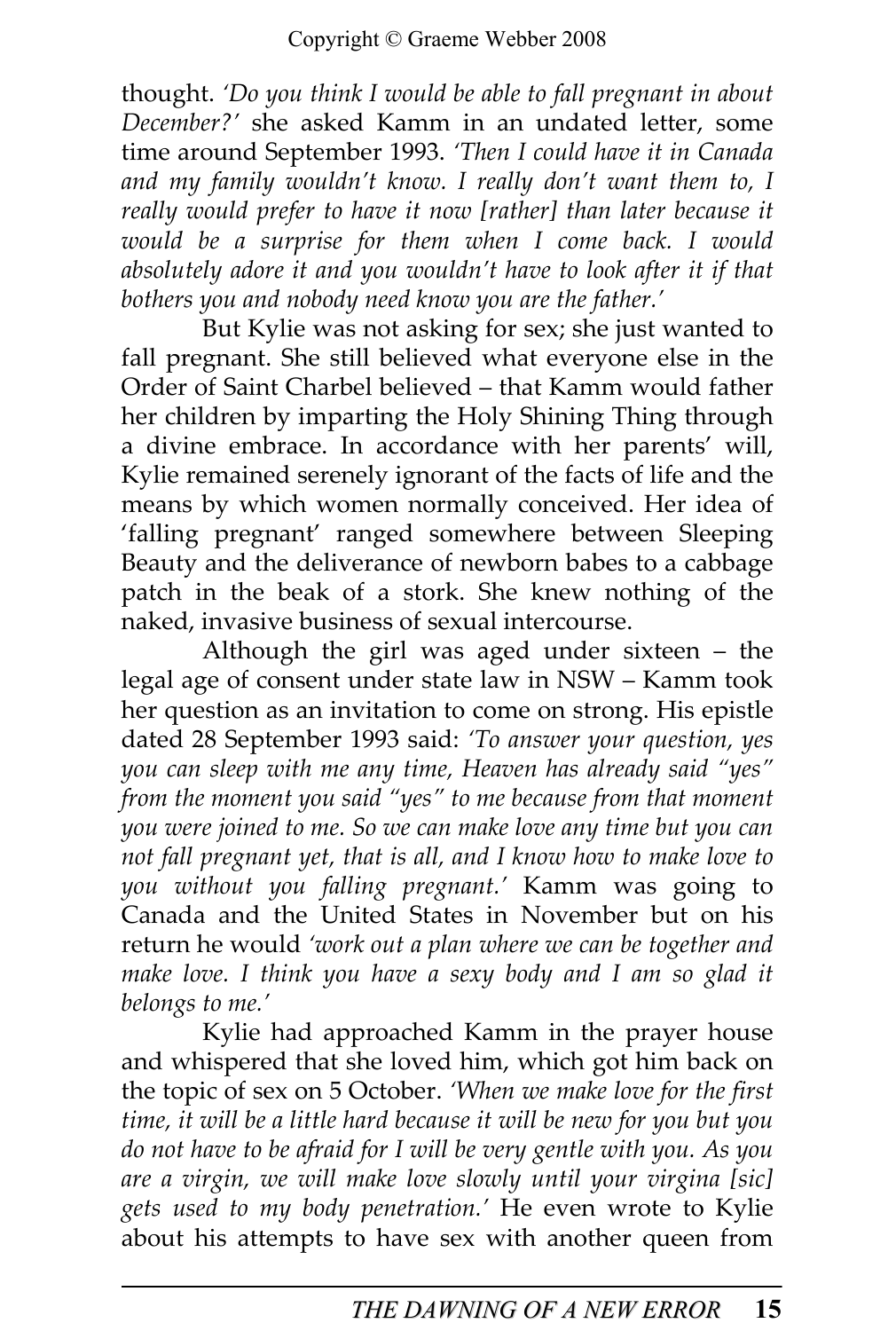the Royal House and added: 'Anyway, my sugar plum, I do not wish to talk too much in the one subject or you might think I am a sex maniac'.

Kylie was subjected to more grooming than the British Queen's royal horses. His letters described her as 'sexy' nine times and numerous other overtly sexual observations were made about her body. There were countless comments about wanting to get Kylie alone to kiss and hold and make love to her; his thirty-plus pages of letters could have been reduced to a few sheets if all the sexual references were omitted. He repeated his desires to 'make love' to Kylie in a letter sent from overseas and, on his return, The Little Pebble penned a note on 18 November inviting the girl to go away with him the following week so that her desires to 'make love' could be met. He also chided Kylie for telling a friend 'about everything'. 'Please be careful, do not tell anyone – even those you may think you can trust – as it is very dangerous now as the press is sniffing around'.

But Kylie temporarily left the community in November 1993 to collect her thoughts about the mounting doubts which clouded her heavenly mission. She spent a week with Judith Benson, a local solicitor aged about 60 who lived in Nowra as a devoted external member of the Order. [At no stage did Kylie make any complaints about Kamm's conduct to the solicitor, Ms Benson]. In her petitions to the Virgin Mary, Kylie had repeatedly asked God to inspire her heart with a deeper love for The Little Pebble – for the simple reason that it did not come naturally. Deep within her soul, Kylie's faith in Kamm was starting to falter; but forsaking her queenly duties to God would disappoint Jesus and Mary. Unthinkable.

Kylie was bombarded with letters from both Kamm and the Virgin Mary – and there was an uncanny similarity in the advice they both offered about pursuing a deeper intimacy with her mystical spouse. But the resemblance was surely to be expected from the Virgin Mary and her chosen prophet – how could they ever be in conflict?

Not long after her refuge with Judith Benson, a diary reply from Mary on 4 December instructed Kylie to intensify her relationship with Kamm. 'I desire you both to be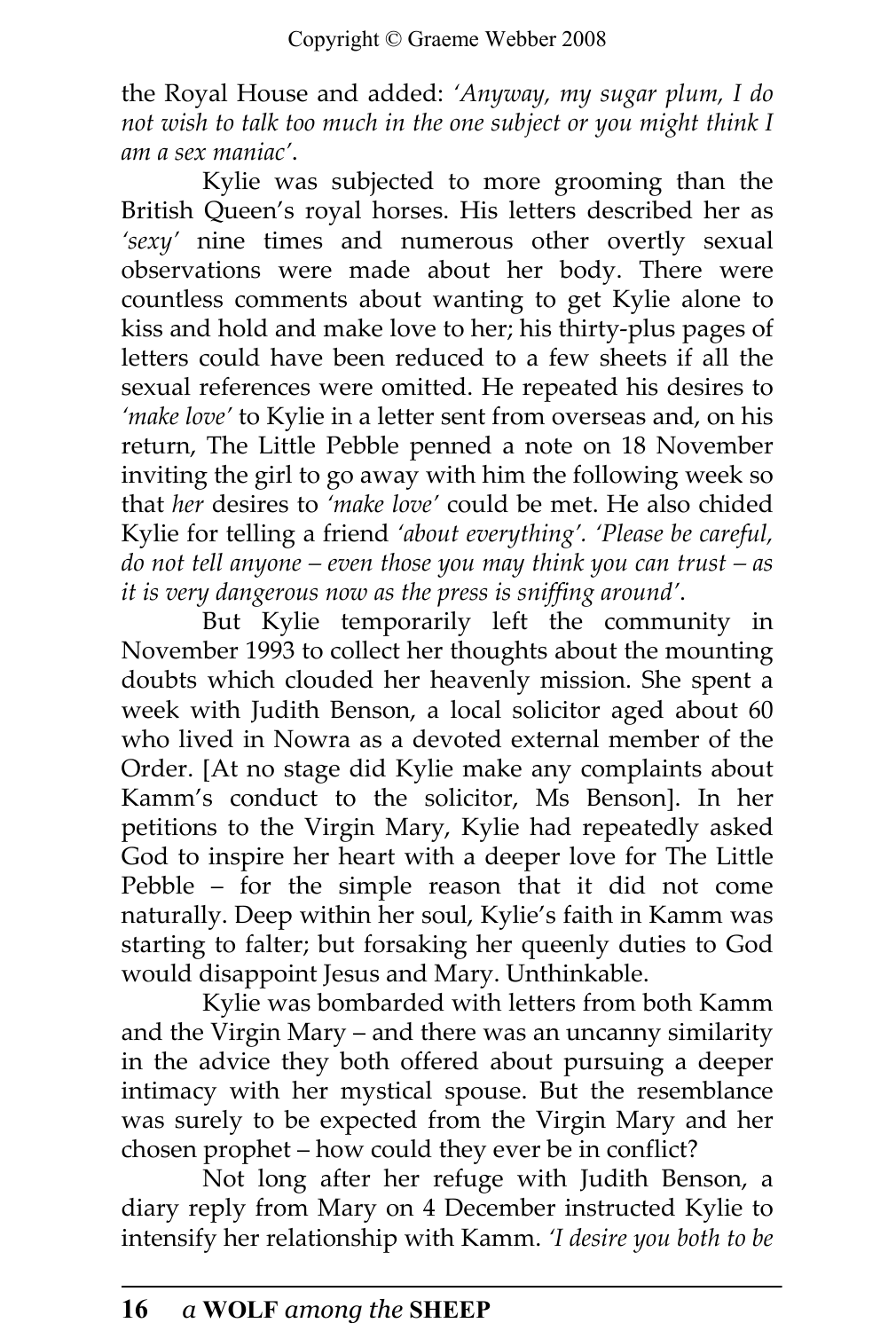very intimate with each other in a deep union so this bond between you will also deepen. I know you love our son very much and desire to deepen this love, this will come as my holy son loves you very deeply and desires to fulfil all that we have asked of him; so be at peace, pray and be patient.'

But Kylie had grown cold and aloof towards Kamm. By the end of December 1993, he knew his fantasies about the fifteen-year-old were falling apart. His Christmas card to Kylie acknowledged that they were rarely together and that she seemed more and more distant, so he asked whether she were having second thoughts about the mystical marriage. She was.

The 'Virgin Mary' again intervened with another divine diary entry on 13 February 1994, promising that Kylie would soon hear her own angels speaking. The young queen was told to spend more time with The Little Pebble in order for her love for him to grow. 'Child, the deepening of your love will come when you become intimate with your spouse,' Mary counselled. Kylie was again warned to be careful with friendships involving other males: 'As for the temptations that now assault you, these will continue as Satan desires to take you away from the plan of God.'

Kylie fled the community in the middle of 1994, aged sixteen, and boarded with her elder sister in Nowra. Robbed of a proper education, she struggled to survive in the outside world on her own – while her disappointed parents clung loyally to Kamm for four more years. Kylie continued with her catering apprenticeship, which later led her to work in Sydney. But she was still not free. Kylie tussled with the tentacles of guilt, doubt and insecurity which beckoned her back to a heavenly mission, friends and family. Like most people struggling to leave religious cults, Kylie grappled with the 'what if' factor: what if all that weird stuff really were true; what if Kamm really was God's prophet and the future Pope; what if anyone who went against Kamm really would suffer God's punishment; what if her own inner voice of doubt really was the Devil speaking? Like problem gamblers enslaved to poker machines, many members of Kamm's cult suspected that they were on a losing streak but it was hard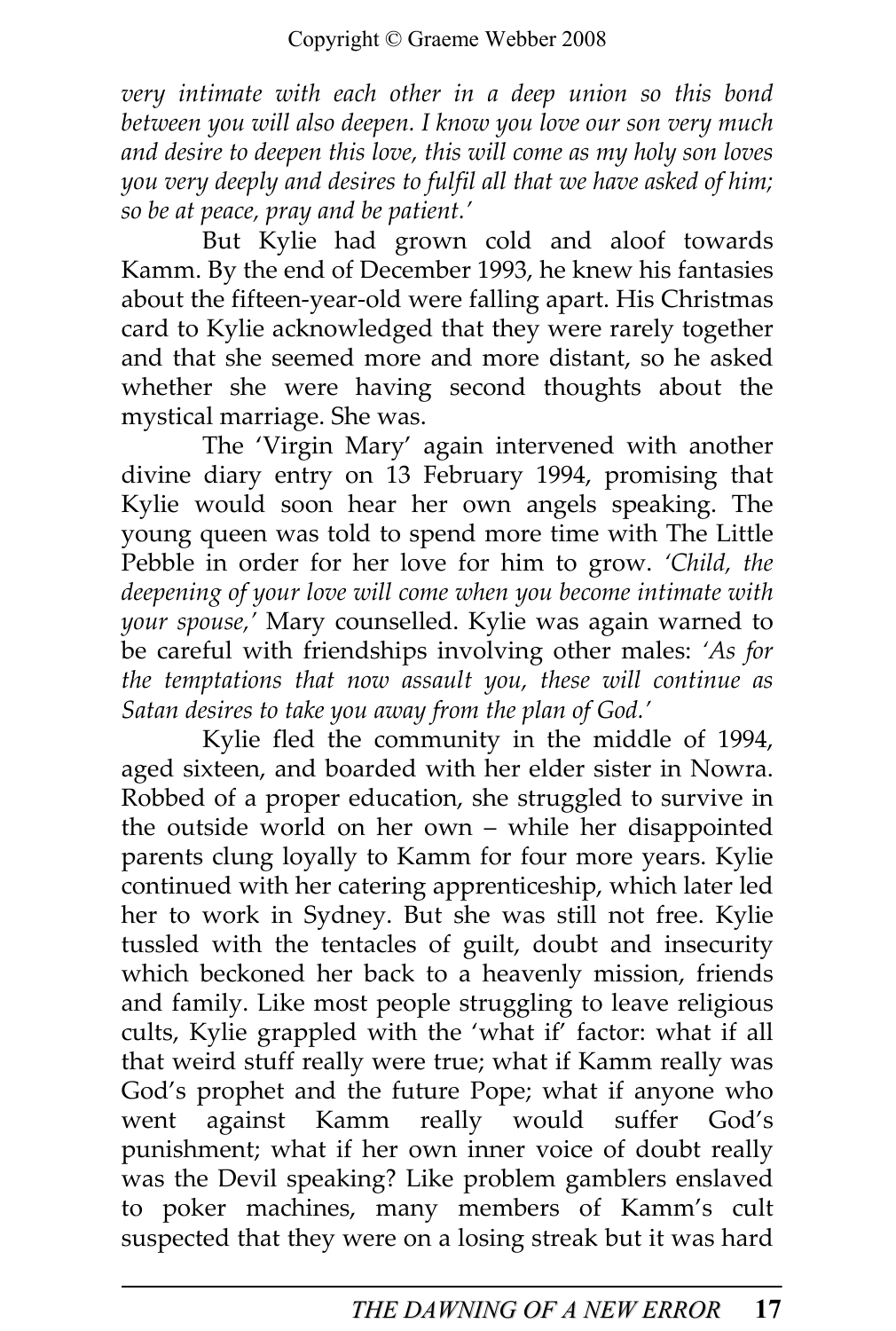to turn away after investing so much – materially, spiritually and sexually.

So Kylie decided to keep quiet about how Kamm had sexually abused her and she stayed in contact with the community for the sake of her family. Simeon and Rosemary were devastated that Kylie's queenship had failed and thought she was just being rebellious – which is what 'Mary' said. Kylie even returned to live in the Cambewarra community in 1997. And still desiring to please the Virgin Mary, Kylie asked Kamm whether she could rejoin the Royal House on demotion to the less demanding role of a princess so she could have a husband of her own. Kamm refused. In turmoil, she left the community for good in 1998.

Young Kylie was but clay in Kamm's manipulative hands. However she did not completely surrender to his plans for a full sexual relationship: it was not so for other teenaged girls.

\* \* \*

The truth of this fairytale is that throughout the mishmash of love letters and pseudo-divine Messages from the Virgin Mary, Kamm's approaches to Kylie increasingly became less than holy. He gave Kylie a startling insight into his complex, devious mind on 27 July 1993 when he wrote: 'Publicly, I am always careful and once behind closed doors, the Dr Jekyll and Mr Hyde comes out'. Just like the infamous character of Robert Louis Stevenson's 19th century fiction, Kamm's dark side overshadowed the respectable, mildmannered public persona of The Little Pebble to perpetrate vile deeds against the child.

Despite Kamm's protests of innocence, a jury heard Kylie's testimony more than a decade later that her Godordained courtship and honeymoon with the prophet was nothing more than child molestation. As a 27-year-old woman, she recalled for the NSW District Court how Kamm had pressed against her teenaged body on two occasions when she had visited his office – thrusting his tongue into her mouth as he kissed her, fondling her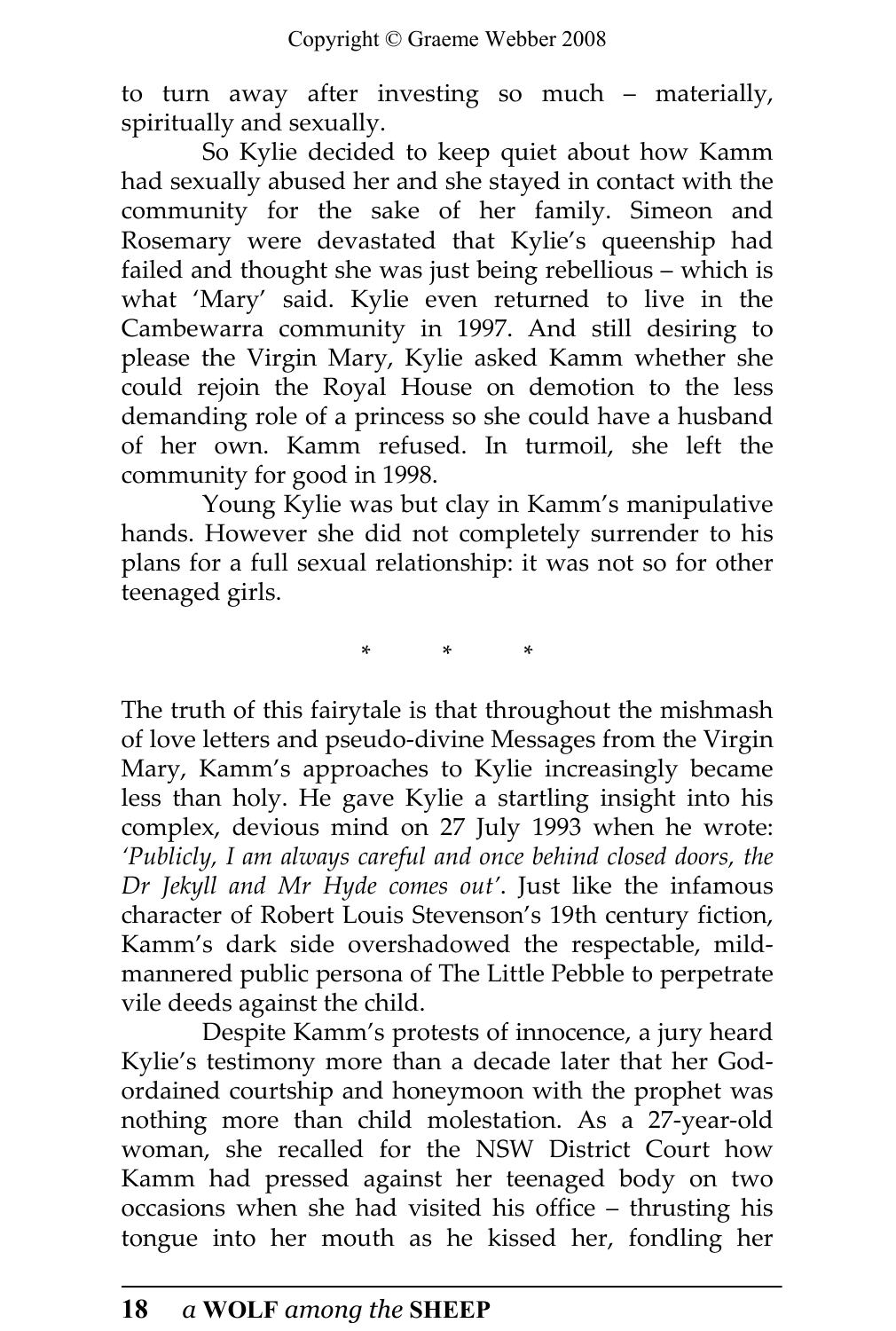breasts during the second visit. She said that he daringly performed similar acts in her bedroom – while her parents were in an adjoining room – and also during a car trip. Such behaviour brought four charges of aggravated indecent assault. Kamm also denied parking in a public street in broad daylight during another car trip, in which he reached under Kylie's skirt and put his fingers inside her underpants for some twenty minutes while passionately kissing her with his tongue. It was an act that Kylie would in later years recognise as masturbation and it earned Kamm a further charge of aggravated sexual intercourse. The assaults occurred over a five-month period from July to November 1993, Kylie alleged. The Little Pebble refuted her claims but did not deny authorship of the many letters which had been received by the fifteen-year-old girl. Conceding they had a 'sexual flavour', a defence barrister argued that Kamm's letters only reflected desires for – not actions toward – the underaged girl.

But back in 1993, Kylie struggled to understand how the will of God could make her feel so defiled. She became lost and entangled in a theatre of insidious marionette dolls as Kamm jiggled the strings of authority figures around her. He conjured up a fake reality so that Kylie's present life was portrayed as a mere rehearsal for his New Holy Era. The Little Pebble was her trusted and unquestioned religious leader who meanwhile religious leader who meanwhile orchestrated celestial decrees from the Virgin Mary to suit himself. In desperation, Kylie cried out to Mary in the middle of 1994: 'I am so mixed up, confused and frightened.' But her prayer diary returned blank, as Mary fell silent.